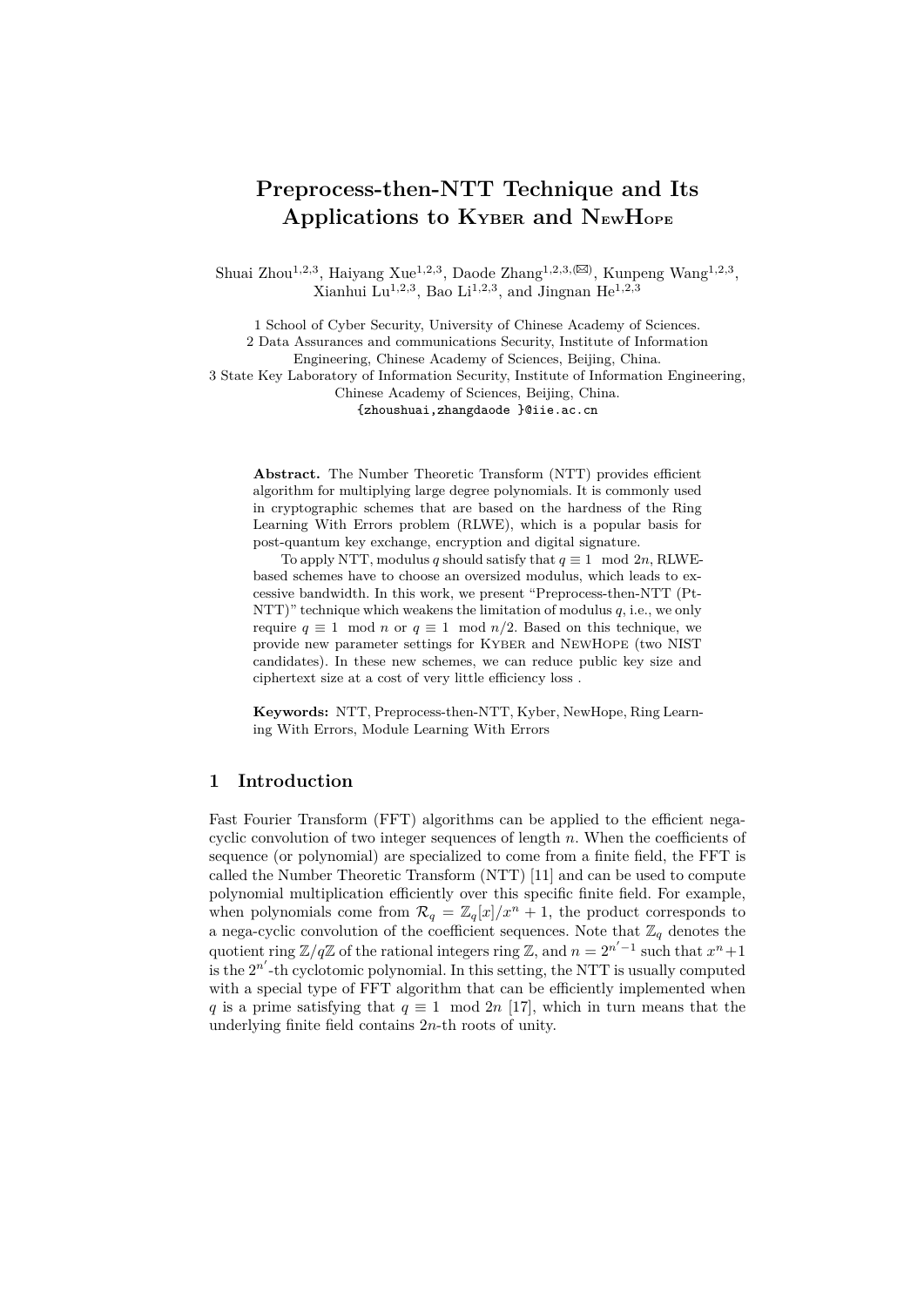#### **1.1 RLWE-based cryptography**

Lattice-based cryptography has emerged as a promising candidate for public-key cryptography that is still secure after the likely advent of quantum computers. The first lattice-based encryption scheme was proposed by Ajtai and Dwork [1]. This scheme was later simplified and improved by Regev [19]. And a major achievement of Regev was the introduction of Learning With Errors problem (LWE), which was relatively simple to use in cryptographic constructions.

The LWE assumption is asymptotically at least as hard as some standard worst-case lattice problems [19]. Based on the LWE problem, Lyubashevsky et al. [18] proposed a variant of LWE over polynomial rings and showed that the variant enjoyed a worst-case hardness guarantee. The variant was defined as Ring-Learning With Errors problem (RLWE). The polynomial rings in RLWE assumption are usually defined as  $\mathcal{R}_q = \mathbb{Z}_q[x]/x^n + 1$  as mentioned above. RLWEbased schemes have been proposed for public-key encryption [18], digital signatures [16] and key exchange [8]. In order to compute the multiplication of polynomials efficiently, most RLWE-based schemes invoke the NTT technique [17] which requires that *q* is a prime and satisfies  $q \equiv 1 \mod 2n$ . As a result, these schemes have higher efficiency than that without applying the NTT algorithm.

RLWE-based schemes also have some drawbacks. Stebila et al. [20] reported the performance of standalone post-quantum cryptographic operations of key exchange protocols (passively secure key encapsulation mechanisms, KEMs), as well as standard cryptographic operations for comparison. As is shown in Table 1 [20], the key exchange scheme based on RLWE assumption (NewHope) has a significant increase in running time, while its bandwidth is too large comparing with ECDH nistp256. Reducing the bandwidth (even if only a few tens of bytes) makes sense in RLWE-based post-quantum cryptographic schemes, especially in some special scenario. For example, in the wireless sensor nodes, power is very crucial factor and most of the power is due to the RF transceiver module. Thus, decreasing the bandwidth by reducing the sizes of keys and ciphertexts will be hugely beneficial in the scenario.

| es (public key messages) in bytes, and claimed security level in bits. |  |                      |      |                                                             |     |                   |
|------------------------------------------------------------------------|--|----------------------|------|-------------------------------------------------------------|-----|-------------------|
| Scheme                                                                 |  |                      |      | Alice0 Bob Alice1 Communication(bytes) Claimed security     |     |                   |
|                                                                        |  |                      |      | (ms) (ms) $\text{(ms)}$ $A \rightarrow B$ $B \rightarrow A$ |     | classical quantum |
| RSA 3072-bit $\vert$ - 0.09 4.49 $\vert 387/0^*$                       |  |                      |      | 384                                                         | 128 |                   |
| ECDH nistp256  0.37 0.70 0.33                                          |  |                      | 32   | 32                                                          | 128 |                   |
| NewHope                                                                |  | $0.11$ $0.16$ $0.03$ | 1824 | 2048                                                        | 229 | 206               |

Table 1: Performance of standalone cryptographic operations, showing mean runtime in milliseconds of standalone cryptographic operations, communication<br>gives (public lear measures) in bytes, and elaimed security level in hite sizes (public key messages) in bytes, and claimed security level in bits.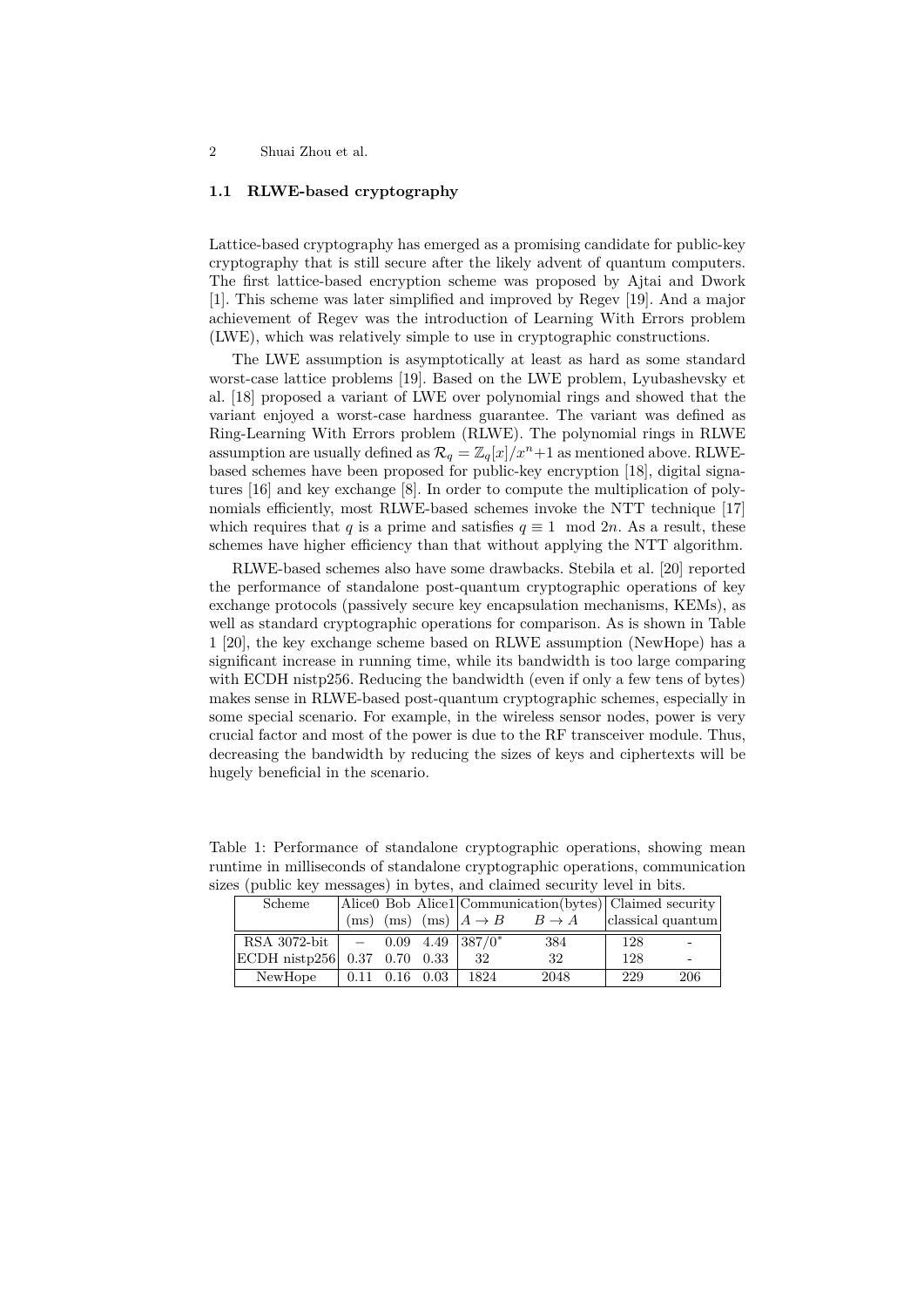#### **1.2 Our contribution**

Because modulus *q* is required to satisfy that  $2n|q-1|$  in the NTT, RLWE-based schemes have to choose an oversized modulus, which leads to excessive bandwidth. To reduce the bandwidth of RLWE-based schemes in the case of using NTT, we present a method to preprocess the polynomials first by using a divideand-conquer strategy, and then apply the NTT, which is called Preprocess-then-NTT (PtNTT). According to the times of preprocess, our PtNTT algorithm can be classified as 1-round PtNTT (1PtNTT) and 2-round PtNTT (2PtNTT).

Polynomial multiplication over a finite field is one of fundamental operations required in cryptographic schemes based on the RLWE problem, and NTT is commonly used in the RLWE-based schemes. So, our PtNTT can be applied to a large portion of RLWE-based schemes to reduce the value of modulus *q*, which will decrease the bandwidth.

### **1.2.1***∼* **1PtNTT and its application to KYBER.**

In 1PtNTT, we first divide the polynomial  $f$  with  $n$  coefficients into two new low-dimensional polynomials of degree *n/*2 according to the parity of index, and then apply the NTT to the two low-dimensional polynomials respectively. So, our 1PtNTT algorithm only requires that  $q \equiv 1 \mod n$  instead of  $q \equiv 1$ mod  $2n$  in the NTT, i.e., weakens the limitation of modulus  $q$ . There exist some advantages and disadvantages of 1PtNTT compared with the NTT algorithm:

- *•* Advantages. Our 1PtNTT algorithm weakens the limitation of modulus *q*, i.e., we require that  $q \equiv 1 \mod n$  instead of  $q \equiv 1 \mod 2n$  in the NTT.
- *•* Disadvantages. Although our 1PtNTT algorithm is very efficient, it is still slightly less efficient than the NTT. The computational cost of 1PtNTT to compute the product of two polynomials of degree *n* is about 1*.*17 times that of the NTT algorithm.

**Its application to KYBER.** According to the three parameter sets for KYBER <sup>1</sup> [6] which are called KYBER512-CCA-KEM, KYBER768-CCA-KEM, KYBER1024- CCA-KEM, we will give a series of new parameter settings. Because the modulus  $q$  in our schemes is smaller, we call our scheme small-KYBER, i.e., small-KYBER512-CCA-KEM, small-KYBER768-CCA-KEM, and small-KYBER1024-CCA-KEM. The modulus  $q = 3329$  and parameters for small-KYBER1024 has been proposed in an early work $[22]$ . Comparing with the original KYBER schemes, there are some advantages and disadvantages of small-KYBER:

- *•* Advantages. Because the mudulus *q* is smaller in small-KYBER, we can reduce both public key size and ciphertext size of schemes. More precisely,
	- *◦* In small-KYBER512-CCA-KEM, the public key size and the ciphertext size are 64 and 64 bytes respectively fewer than that of KYBER512-CCA-KEM;

 $^{\rm 1}$  KYBER was constructed under the Module Learning With Errors (MLWE) assumption, which is a module version of the RLWE assumption.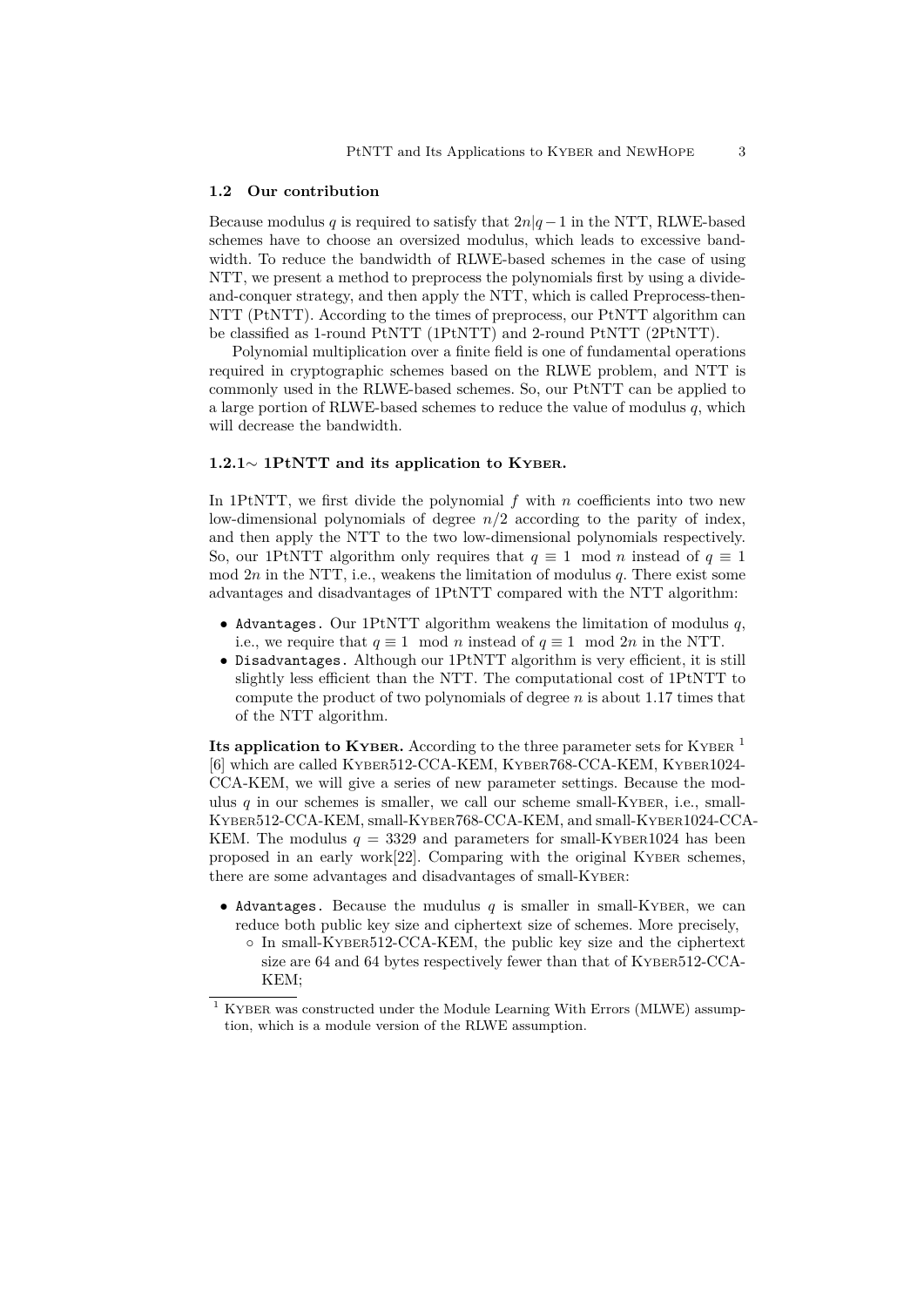- 4 Shuai Zhou et al.
	- *◦* In small-KYBER768-CCA-KEM, the public key size and the ciphertext size are 96 and 32 bytes respectively fewer than that of KYBER768-CCA-KEM;
	- *◦* In small-KYBER1024-CCA-KEM, the public key size and the ciphertext size are 128 and 128 bytes respectively fewer than that of KYBER1024- CCA-KEM.

Note that small-KYBER has a similar decryption error probability and a same security level compared with KYBER. Please see more details in Tables 4, 5.

*•* Disadvantages. Although small-KYBER schemes have achieved high efficiency, they are slightly slower than the original KYBER schemes. For a worst case of three parameter sets, the cycle counts of "Key Generation", "Encapsulation" and "Decapsulation" in small-KYBER1024-CCA-KEM are 1.3296, 1.2856 and 1.4138 times that in KYBER1024-CCA-KEM. However, the purpose of decreasing the bandwidth is more meaningful than improving the efficiency of KYBER schemes. In small-KYBER1024-CCA-KEM, the running time of "Key Generation", "Encapsulation" and "Decapsulation" are 0.118 ms, 0.149 ms and 0.188 ms. While in KYBER1024-CCA-KEM, they are 0.089 ms, 0.116 ms and 0.133 ms. Note that, all results are obtained on a 3.3 GHz CPU. Please see more details in Table 6.

In short, we can use fewer bytes to store public keys and ciphertexts to reduce the bandwidth of schemes at a cost of very little loss of efficiency.

# **1.2.2***∼* **2PtNTT and its application to NEWHOPE.**

In the NEWHOPE [2], there are two parameter settings for *n*, i.e.,  $n = 512$  and  $n = 1024$  respectively. Even though 1PtNTT technique can weaken the limitation of modulus *q* and requires that  $q \equiv 1 \mod n$ , there is still no suitable prime modulus to satisfy the weakened requirement for two values of *n*, 512 and 1024, simultaneously. That's to say, we can not apply 1PtNTT technique to NEWHOPE schemes directly. So we propose 2PtNTT technique to address this problem.

In 2PtNTT, we first divide the polynomial  $f$  with  $n$  coefficients into two new low-dimensional polynomials of degree *n/*2 according to the parity of index, and then divide each polynomial of degree  $n/2$  into two polynomials of degree  $n/4$  according to the parity of index. After that, we apply the NTT to the four polynomials of degree *n/*4 respectively. So, our 2PtNTT algorithm only requires that  $q \equiv 1 \mod n/2$  instead of  $q \equiv 1 \mod 2n$  in the NTT, i.e., further weakens the limitation of modulus *q*. There exist some advantages and disadvantages of 2PtNTT compared with the NTT algorithm:

- *•* Advantages. Our 2PtNTT algorithm weakens the limitation of modulus *q*, i.e., we require that  $q \equiv 1 \mod n/2$  instead of  $q \equiv 1 \mod 2n$  in the NTT.
- *•* Disadvantages. Although our 2PtNTT algorithm is also efficient, it is still slightly less efficient than the NTT. The computational cost of 2PtNTT to compute the product of two polynomials of degree *n* is 1*.*25 times that of the NTT algorithm.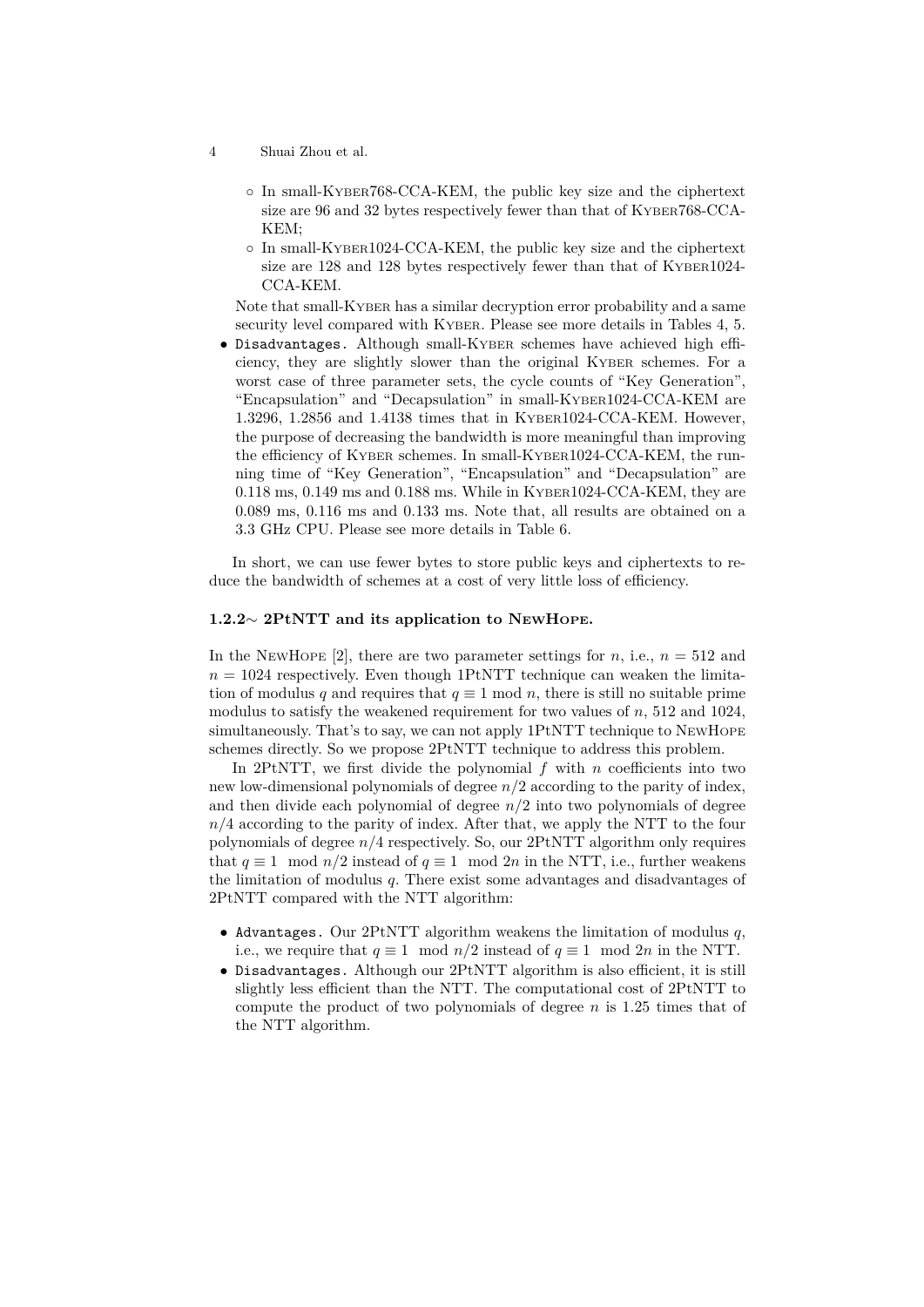**Its application to NEWHOPE.** According to the two parameter settings for NEWHOPE [2] which are called NEWHOPE512, NEWHOPE1024, we will give two new parameter settings. Because the modulus *q* in our schemes is smaller, we call our scheme small-NEWHOPE, i.e., small-NEWHOPE and small-NEWHOPE1024. Comparing with the original NEWHOPE schemes, there are some advantages and disadvantages of small-NEWHOPE:

- *•* Advantages. Because the modulus *q* is smaller in small-NEWHOPE, we can reduce both public key size and ciphertext size of schemes. More precisely,
	- *◦* In small-NEWHOPE512-CPA-KEM, the public key size and the ciphertext size are64 and 64 bytes respectively fewer than that of NEWHOPE512- CPA-KEM;
	- *◦* In small-NEWHOPE512-CCA-KEM, the public key size and the ciphertext size are64 and 64 bytes respectively fewer than that of NEWHOPE512- CCA-KEM;
	- *◦* In small-NEWHOPE1024-CPA-KEM, the public key size and the ciphertext size are128 and 128 bytes respectively fewer than that of NEWHOPE-1024-CPA-KEM.
	- *◦* In small-NEWHOPE1024-CCA-KEM, the public key size and the ciphertext size are 128 and 128 bytes respectively fewer than that of NEWHOPE-1024-CCA-KEM.

Note that small-NEWHOPE has a similar decryption error probability and a same security level compared with NEWHOPE. Please see more details in Tables 7, 8.

*•* Disadvantages. Although our small-NEWHOPE schemes have achieved high efficiency, they are slightly slower than the original NEWHOPE schemes. For a worst case of two parameter settings, the cycle counts of "Key Generation", "Encapsulation" and "Decapsulation" in small-NEWHOPE1024-CCA-KEM are 1.4747, 1.6202 and 2.3130 times that in NEWHOPE1024-CCA-KEM. However, the purpose of decreasing the bandwidth is more meaningful than improving the efficiency of NEWHOPE schemes. In small-NEWHOPE1024-CCA-KEM, the running time of "Key Generation", "Encapsulation" and "Decapsulation" are 0.082 ms, 0.133 ms and 0.049 ms. While in NEWHOPE1024- CCA-KEM, they are 0.056 ms, 0.082 ms and 0.021 ms. Note that, all results are obtained on a 3.3 GHz CPU. Please see more details in Table 9.

In brief, we can use fewer bytes to store public keys and ciphertexts to reduce the bandwidth of schemes at a cost of very little loss of efficiency.

### **1.3 Our technique**

Because 2PtNTT is similar to 1PtNTT, in this subsection, we will only introduce one of our main techniques, 1PtNTT. Our 1PtNTT algorithm only requires that the modulus *q* satisfies that  $q-1$  can be divided by *n*, i.e.,  $n|(q-1)$ . However, in this case, if  $2n \nmid (q-1)$ , we can not exploit the negative wrapped convolution[17] and this is why we need to preprocess the polynomials. Similar to the process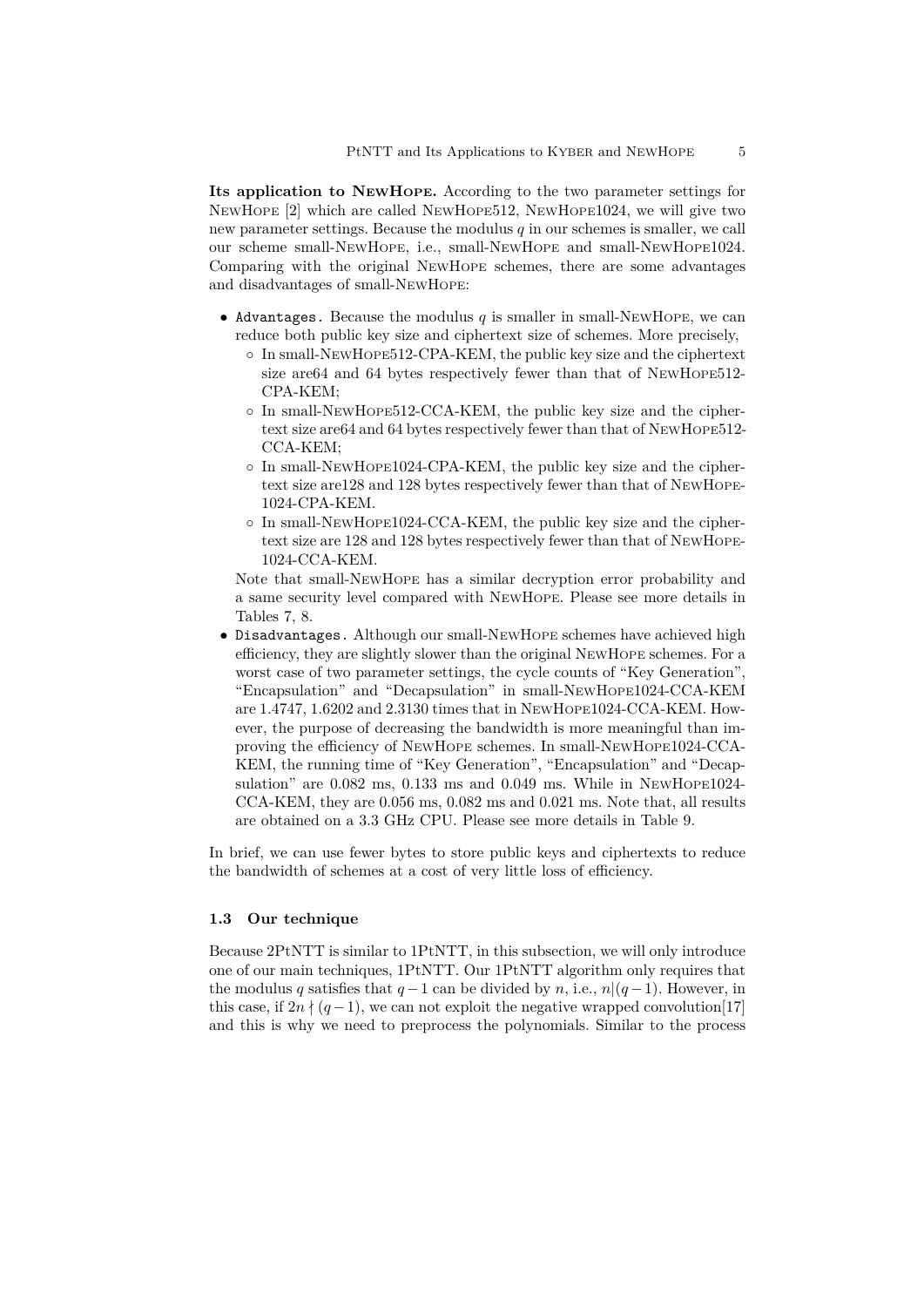of computing polynomial multiplication by using NTT, our 1PtNTT technique contains 2 phases: 1PtNTT and 1PtNTT*−*<sup>1</sup> .

In 1PtNTT, we first divide the polynomial  $f(x) \in \mathbb{Z}_q[x]/(x^n + 1)$  with *n* coefficients into two low-dimension polynomials of degree *n/*2 according to the parity of index,  $f_{even}(y) \in \mathbb{Z}_q[y]/(y^{n/2} + 1)$  and  $f_{odd}(y) \in \mathbb{Z}_q[y]/(y^{n/2} + 1)$ , where  $f_{even}$  contains all the even-indexed coefficients of  $f$  and  $f_{odd}$  contains all the odd-indexed coefficients of *f*, and  $y = x^2$ . It is easy to see that  $f(x) =$  $f_{even}(x^2) + x \cdot f_{odd}(x^2)$ . As a result, we can apply the NTT to the two low-degree polynomials. So we define  $1$ PtNTT $(f) = (NTT(f_{even}), NTT(f_{odd}))$ . In order to recover *f* from its 1PtNTT transformed representation  $\hat{f} = (\hat{f}_{even}, \hat{f}_{odd})$ , we define  $1$ PtNTT<sup>-1</sup>( $\hat{f}$ ) = (NTT<sup>-1</sup>( $\hat{f}_{even}$ ), NTT<sup>-1</sup>( $\hat{f}_{odd}$ )). It is very obvious that the following equation  $1$ PtNTT<sup> $-1$ </sup> $(1$ PtNTT $(f)) = (f_{even}, f_{odd}) = f$  holds.

As we all know, the NTT provides an efficient algorithm for multiplying large degree polynomials. Here comes a question how can we use 1PtNTT to compute the product of two polynomials *f* and *g*? Let *y* denote  $x^2$  and let  $p(x) \in \mathcal{R}_q$ denote the product of  $f(x)$  and  $g(x)$ , then

$$
p_{even}(y) = f_{even}(y) \cdot g_{even}(y) + f_{odd}(y) \cdot (y \cdot g_{odd}(y)) \in \mathbb{Z}_q[y]/(y^{n/2} + 1),
$$
  

$$
p_{odd}(y) = f_{odd}(y) \cdot g_{even}(y) + f_{even}(y) \cdot g_{odd}(y) \in \mathbb{Z}_q[y]/(y^{n/2} + 1).
$$

And  $p(x) = p_{even}(x^2) + x \cdot p_{odd}(x^2) \in \mathbb{Z}_q[x]/(x^n + 1)$ .

If we define  $\overline{g_{odd}}$  as  $(-g_{odd}[\frac{n}{2}-1], g_{odd}[0], g_{odd}[1], \cdots, g_{odd}[\frac{n}{2}-2]),$  and a bow-tie multiplication as

$$
1\text{PtNTT}(f) \bowtie 1\text{PtNTT}(g) = (\text{NTT}(f_{even}) \circ \text{NTT}(g_{even}) + \text{NTT}(f_{odd}) \circ \text{NTT}(\overrightarrow{g_{odd}}),
$$
  

$$
\text{NTT}(f_{odd}) \circ \text{NTT}(g_{even}) + \text{NTT}(f_{even}) \circ \text{NTT}(g_{odd})),
$$

where **◦** denotes coefficient-wise multiplication. Then the following equation  $p = 1$ PtNTT<sup> $-1$ </sup>(1PtNTT(*f*)  $\bowtie$  1PtNTT(*g*)) holds, which is very similar to  $p =$ NTT*−*<sup>1</sup> (NTT(*f*) *◦* NTT(*g*)) in the NTT algorithm.

#### **1.4 Related Work**

Inspired by KYBER [6], D'Anvers et al. [12, 13] also proposed a family of cryptographic primitives, i.e., Saber which includes three IND-CCA secure KEMs LightSaber-KEM, Saber-KEM and FireSaber-KEM. Saber-KEMs have similar public key and ciphertext sizes respectively compared with our small-KYBER-KEMs. Moreover, Saber-KEMs have better efficiency than KYBER-KEMs, so it is easy to get a conclusion that Saber-KEMs are more efficient than our small-KYBER-KEMs. We emphasize that, there exist two main differences between Saber and our small-KYBER.

*•* In order to get rid of the constraint to modulus *q* caused by applying the NTT algorithm, D'Anvers et al. [12, 13] invoked the Karatsuba polynomial multiplication method which does not require any special modulus. As a result, all moduli in Saber schemes are powers of 2, i.e.,  $q = 2^{13}$ , while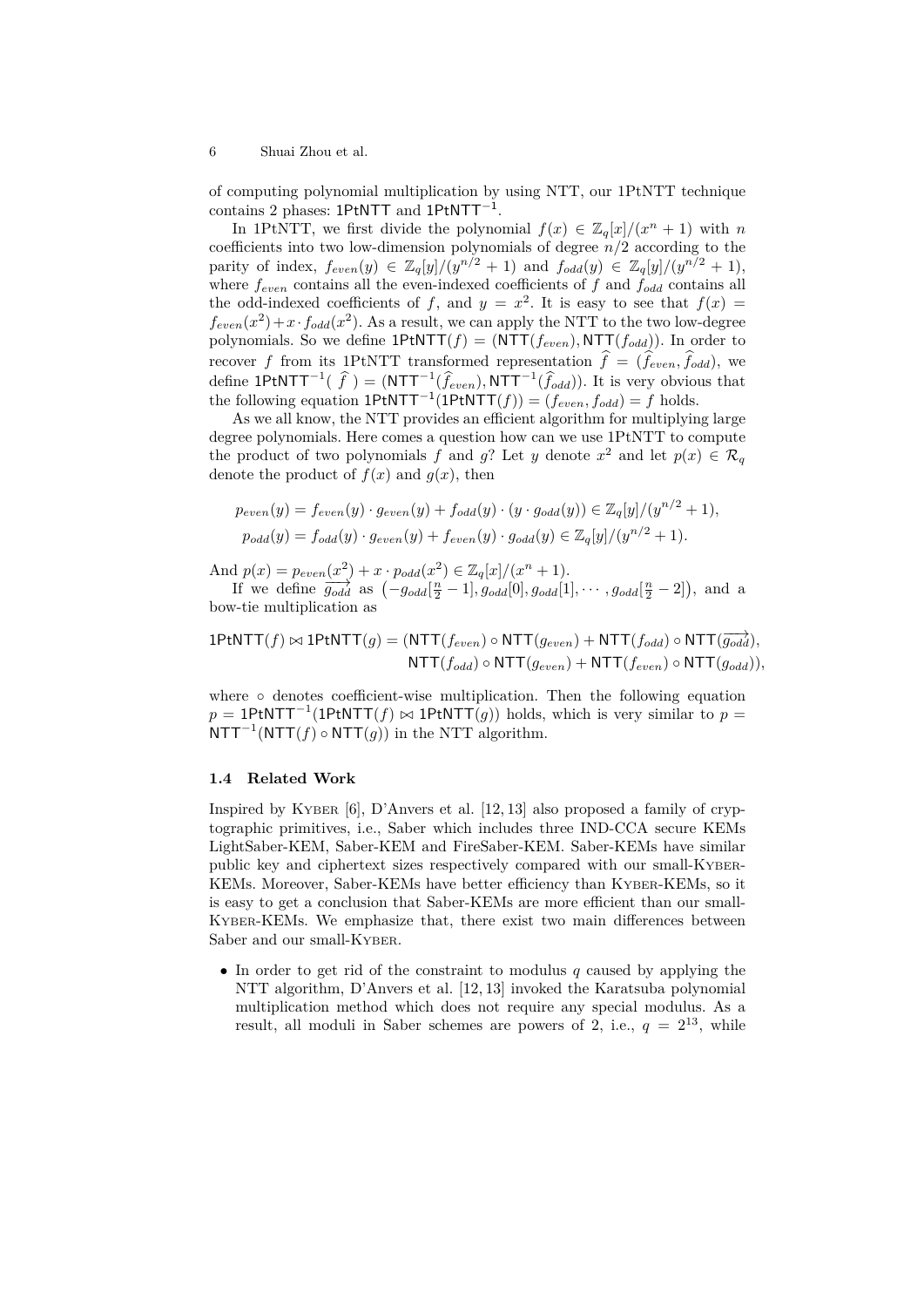all moduli in our small-KYBER schemes are primes, i.e.,  $q = 3329$ , which *might* increase confidence in security. It is more popular for constructions of schemes using prime modulus than non-prime modulus.

*•* Saber-KEMs rely on the hardness of the Module Learning With Rounding (MLWR) problem, while our small-KYBER-KEMs are constructed under the Module Learning With errors problem. As a result, Saber does not require sampling of error polynomials, thus saving in computation time.

#### **1.5 Outline**

The remainder of the paper is organized as follows. In Section 2 we review the necessary background. In Section 3 we present our Preprocess-then-NTT technique and describe its complexity. The applications of PtNTT to KYBER and NEWHOPE are given in Section 4, followed by the implementation and performance of new schemes. In Section 5, we give the conclusion.

### **2 Preliminaries**

**Polynomial rings and vectors.** Let  $\mathbb{Z}$  be the ring of rational integers. Let  $\mathbb{Z}_q$  denote the quotient ring  $\mathbb{Z}/q\mathbb{Z}$ , for an integer  $q \geq 1$ . We denote by  $\mathcal R$  the ring  $\mathbb{Z}[x]/x^n + 1$  and by  $\mathcal{R}_q$  the ring  $\mathbb{Z}_q[x]/x^n + 1$ , where  $n = 2^{n'-1}$  such that  $x^n + 1$  is the  $2^{n'}$ -th cyclotomic polynomial. Throughout this paper, the values of *n, n'* are 256, 9, respectively. Regular font letters denote element in  $\mathcal{R}_q$  and bold lower-case letters represent vectors with coefficients in  $\mathcal{R}_q$ . By default, all vectors will be column vectors. Bold upper-case letters are matrices.

For an element  $a \in \mathcal{R}_q$ , we write  $a = \sum_{i=0}^{n-1} a_i x^i$ ,  $a_i \in \mathbb{Z}_q$ . We also use the same symbol *a* to denote the coefficient vector  $a = (a_0, \dots, a_{n-1})$ . Let  $a \circ b$ denote pointwise or coefficient-wise multiplication of  $a, b \in \mathcal{R}_q$ . For a vector **a** (or matrix **A**), we denote by  $\mathbf{a}^\top$  (or  $\mathbf{A}^\top$ ) its transpose.

**Sets and distributions.** For a set *S*, we write  $s \stackrel{\$}{\leftarrow} S$  to denote *s* is chosen uniformly at random form *S*. In case *S* is a probability distribution over  $\mathcal{R}$ , then  $x \stackrel{\$}{\leftarrow} S$  means the sampling of  $x \in \mathcal{R}$  according to *S*. For a probabilistic algorithm *A* we denote by  $y \leftarrow A$  that the output of *A* is assigned to *y* and that  $A$  is running with randomly chosen coins. We define the centered binomial distribution  $\psi_{\eta}$  for some positive integer  $\eta$  as follows:

$$
(a_1,\cdots,a_\eta,b_1,\cdots,b_\eta) \stackrel{\$}{\leftarrow} \{0,1\}^{2\eta} \text{ and output } \Sigma_{i=1}^\eta(a_i-b_i).
$$

The distribution  $\psi_{\eta}$  is centered (its mean is 0), has variance  $\eta/2$  and gives a standard deviation of  $\sqrt{\eta/2}$ . The function Sam is an extendable function. If we would like Sam to take as input *x* and then produce a value *y* that is distributed according to distribution *S*, we write  $y \sim S = \text{Sam}(x)$ .

**Compression and Decompression.** We define a function Compress*<sup>q</sup>* (*x, d*) that takes an element  $x \in \mathbb{Z}_q$  and outputs an integer in  $\{0, 1, \dots, 2^d - 1\}$ , where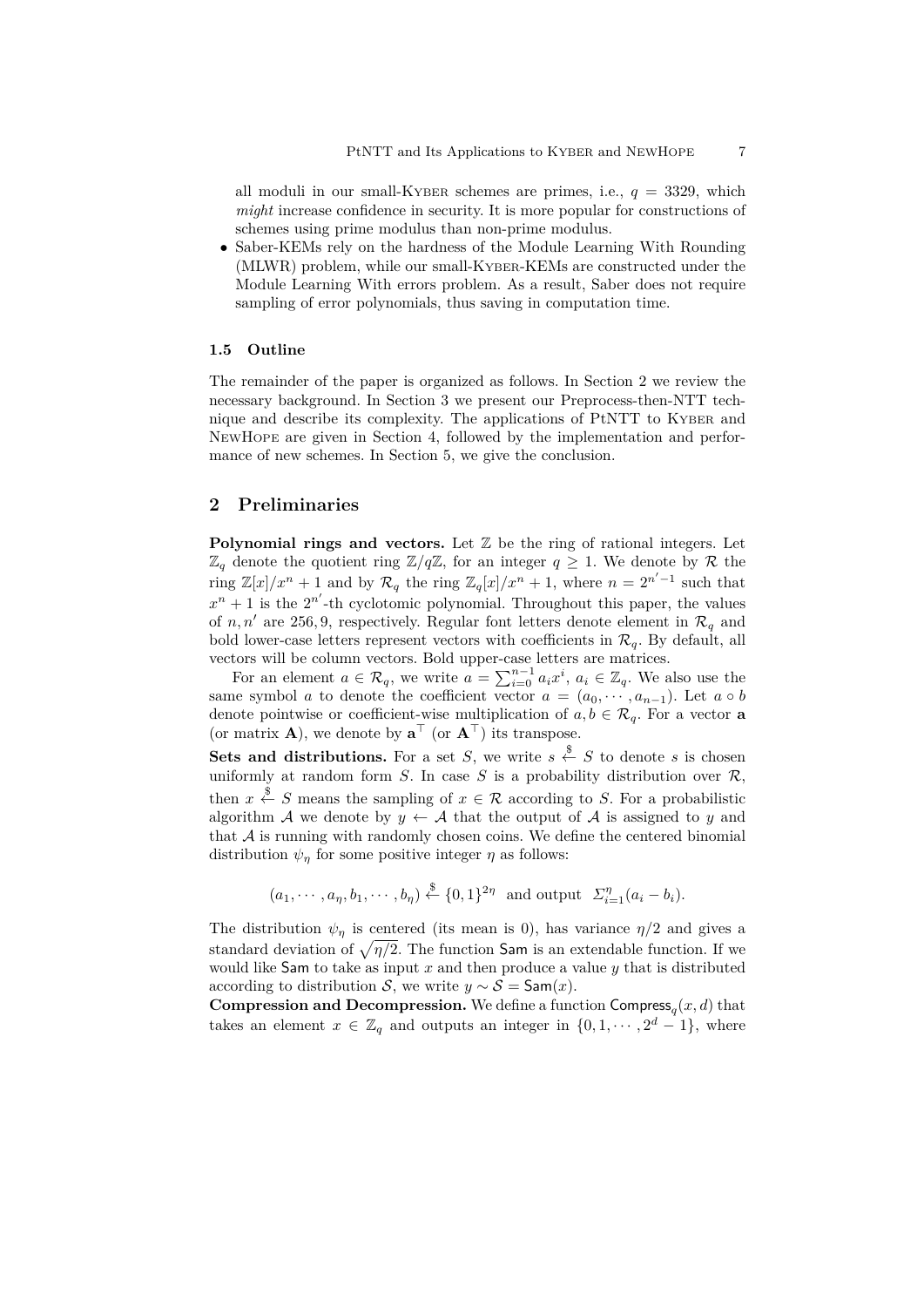$d < \lceil \log q \rceil$ . We furthermore define a function  $\mathsf{Decompress}_q(x, d)$ , such that  $x' =$ Decompress<sub>q</sub>(Compress<sub>q</sub> $(x, d)$ *, d*) is an element close to *x*. The two functions are defined as:

Compress<sub>q</sub>
$$
(x, d) = \lfloor (2^d/q) \cdot x \rfloor \mod 2^d;
$$
  
Decompress<sub>q</sub> $(x, d) = \lfloor (q/2^d) \cdot x \rfloor.$ 

# **2.1 Ring LWE and Module LWE problems**

The Learning with Errors (LWE) problem was popularized by Regev [19] who proved that, solving a random LWE instance is as hard as solving worst-case instances of certain lattice problems under a quantum reduction. Later on, Lyubashevsky, Peikert and Regev [18] proposed a variant of the LWE problem–the Ring-LWE problem which relies on module lattices, and its hardness can be related to the worst case hardness of finding short vectors in ideal lattices [21, 18]. Recently, Langlois and Stehlé [15] proposed a module version of Ring-LWE, Module-LWE.

**The Ring Learning with Errors problem, decisional version.** The decisional version of the Ring Learning with Errors problem,  $\text{DRLWE}_{m,q,\chi}$ , with *m* unknowns,  $m \geq 1$  samples, modulo *q* and error distribution  $\chi$ , is defined as follows: for a uniform random secret  $s \in \mathcal{R}_q$ , and given *m* samples either all of the form  $(a, b = a \cdot s + e \mod q)$  where the coefficients of *e* are independently sampled following the distribution  $\chi$  (i.e.,  $e_i \stackrel{\$}{\leftarrow} \chi$ ), or from the uniform distri-

bution  $(a, b) \in \mathcal{R}_q \times \mathcal{R}_q$ , decide whether the samples come from the former or the latter case.

In fact, we will use a variant of the above problem, where the secret **s** are chosen from the same distribution as the error *e*. This variant was proven to be equivalent to the original problem by Applebaum et al. in [5].

**The Module Learning with Errors problem, decisional version.** The decisional version of the Module Learning with Errors problem, <sup>D</sup>MLWE*m,q,χ*, consists in distinguishing *m* samples either all of the form  $(\mathbf{a}, b = \mathbf{a}^\top \mathbf{s} + e)$  with **s**  $\overset{\$}{\leftarrow} \chi^k$  common to all samples and  $e \overset{\$}{\leftarrow} \chi$  fresh for every sample, or from the uniform distribution  $(\mathbf{a}, b) \in \mathcal{R}_q^k \times \mathcal{R}_q$ , decide whether the samples come from the former or the latter case.

### **2.2 Number-theoretic transform**

There exist many efficient algorithms in the literature to compute the multiplication of two polynomials and a survey which introduces fast multiplication algorithms can be found in [7]. In this subsection, we recall the Number Theoretic Transform (NTT) [11] which is a specialized version of the Fast Fourier Transform (FFT) where the roots of unity are taken from a finite ring instead of the complex number.

Let *n* be a power of 2 and *q* be a prime satisfying that  $q \equiv 1 \mod 2n$ . Let  $\omega$  be an *n*-th primitive root of unity in  $\mathbb{Z}_q$ , i.e.,  $\omega^n \equiv 1 \mod q$ . For an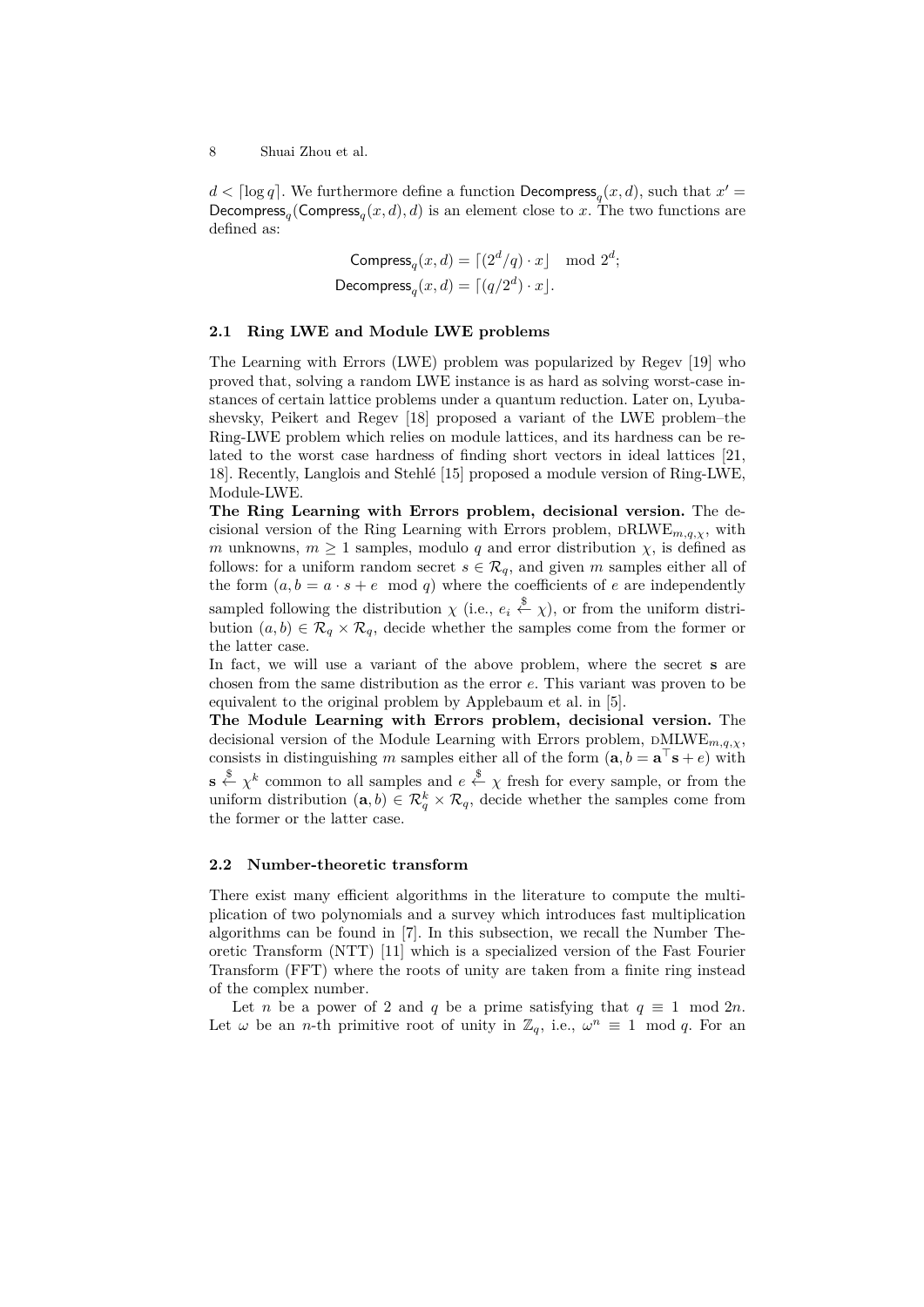element  $f \in \mathcal{R}_q$ , the forward transformation  $f = \text{NTT}(f)$  is given by  $f_i = \sum_{j=0}^{n-1} f_j \cdot \omega^{ij} \mod q$  and the inverse transformation  $f = \text{NTT}^{-1}(\widehat{f})$  is defined by  $f_i = n^{-1} \sum_{j=0}^{n-1} \hat{f}_j \cdot \omega^{-ij} \mod q$ , where  $i = 0, \dots, n-1$ . The following equation  $NTT^{-1}(NTT(f)) = f$  holds.

Because applying the above NTT transform provides a cyclic convolution, computing  $p = f \cdot g \mod x^n + 1$  with two polynomials  $f, g$  would require applying the NTT of length 2*n* and thus should append *n* zeros to each input. This effectively doubles the length of the inputs and also requires the computation of an explicit reduction modulo  $x<sup>n</sup>+1$ . In order to avoid this issue, Lyubashevsky et al. [17] introduced the negative wrapped convolution: let  $\gamma$  be a 2*n*-th primitive  $\alpha$  for  $\alpha$  in the intervent of unity such that  $\gamma = \sqrt{\omega} \mod q$ . Define  $\tilde{f} = (f_0, \gamma f_1, \dots, \gamma^{n-1} f_{n-1})$  and  $\widetilde{g} = (g_0, \gamma g_1, \cdots, \gamma^{n-1} g_{n-1}),$  then the negative wrapped convolution of *f, g* is given by  $p = (1, \gamma, \dots, \gamma^{n-1}) \circ \mathbf{NTT}^{-1} (\mathbf{NTT}(\tilde{f}) \circ \mathbf{NTT}(\tilde{g}))$ . This operation satisfies  $p = f \cdot g$  in  $\mathcal{R}_q$  and implicitly includes the reduction modulo  $x^n + 1$  without increasing the length of the inputs. More precisely, for a polynomial  $f \in \mathcal{R}_q$ , we define its forward transformation  $\hat{f} = \text{NTT}(f)$  with  $\hat{f}_i = \sum_{j=0}^{n-1} \gamma^j f_j \cdot \omega^{ij} \mod q$ and its inverse transformation  $f = \text{NTT}^{-1}(\widehat{f})$  with  $f_i = n^{-1}\gamma^{-i}\sum_{j=0}^{n-1}\widehat{f}_j \cdot \omega^{-ij}$ mod *q*. Using NTT and NTT*−*<sup>1</sup> , we can compute the product *f ·g* very efficiently  $\text{as } p = \textsf{NTT}^{-1}(\textsf{NTT}(f) ∘ \textsf{NTT}(g)).$ 

The computational cost of a forward NTT transformation NTT is determined by a function  $T(n) = n \log n$  in [10]. By comparing the definitions of NTT and NTT*−*<sup>1</sup> , we see that by modifying the NTT algorithm to switch the roles of *f* and  $\widehat{f}$ , replace  $\omega$  by  $\omega^{-1}$ , and divide each element of the result by *n*, we can compute the inverse transformation NTT*−*<sup>1</sup> . So the computational cost of an inverse NTT transformation NTT*−*<sup>1</sup> is same as that of its forward NTT transformation NTT, i.e.,  $T(n) = n \log n$ . If we use NTT to compute the multiplication of two polynomials, the total computation includes two forward NTT transformations, one point-wise multiplication of degree bounded by *n* and one inverse NTT transformation. Obviously, the computational cost of multiplication by using NTT is  $T_1(n) = 3n \log n + n$ .

#### **3 1-Round Preprocess-then-NTT (1PtNTT)**

In 1PtNTT algorithm, we only require that modulus *q* satisfies that  $q - 1$  can be divided by *n*, i.e.,  $n \mid (q-1)$ . However, in this case, we can not exploit the negative wrapped convolution [17] if  $2n \nmid (q-1)$ , because there does not exist any 2*n*-th root of unity in  $\mathbb{Z}_q$ .

Our 1-round preprocess-then-NTT technique employs a divide-and-conquer strategy, using the even-indexed and odd-indexed coefficients of  $f(x) \in \mathbb{Z}_q[x]/(x^n +$ 1) separately to define two new polynomials  $f_{even}(y)$  and  $f_{odd}(y)$  whose degrees are bounded by  $\frac{n}{2}$ :

$$
f_{even}(y) = f_0 + f_2 \cdot y + f_4 \cdot y^2 + \dots + f_{n-2} \cdot y^{n/2-1} \in \mathbb{Z}_q[y]/(y^{n/2} + 1),
$$
  

$$
f_{odd}(y) = f_1 + f_3 \cdot y + f_5 \cdot y^2 + \dots + f_{n-1} \cdot y^{n/2-1} \in \mathbb{Z}_q[y]/(y^{n/2} + 1).
$$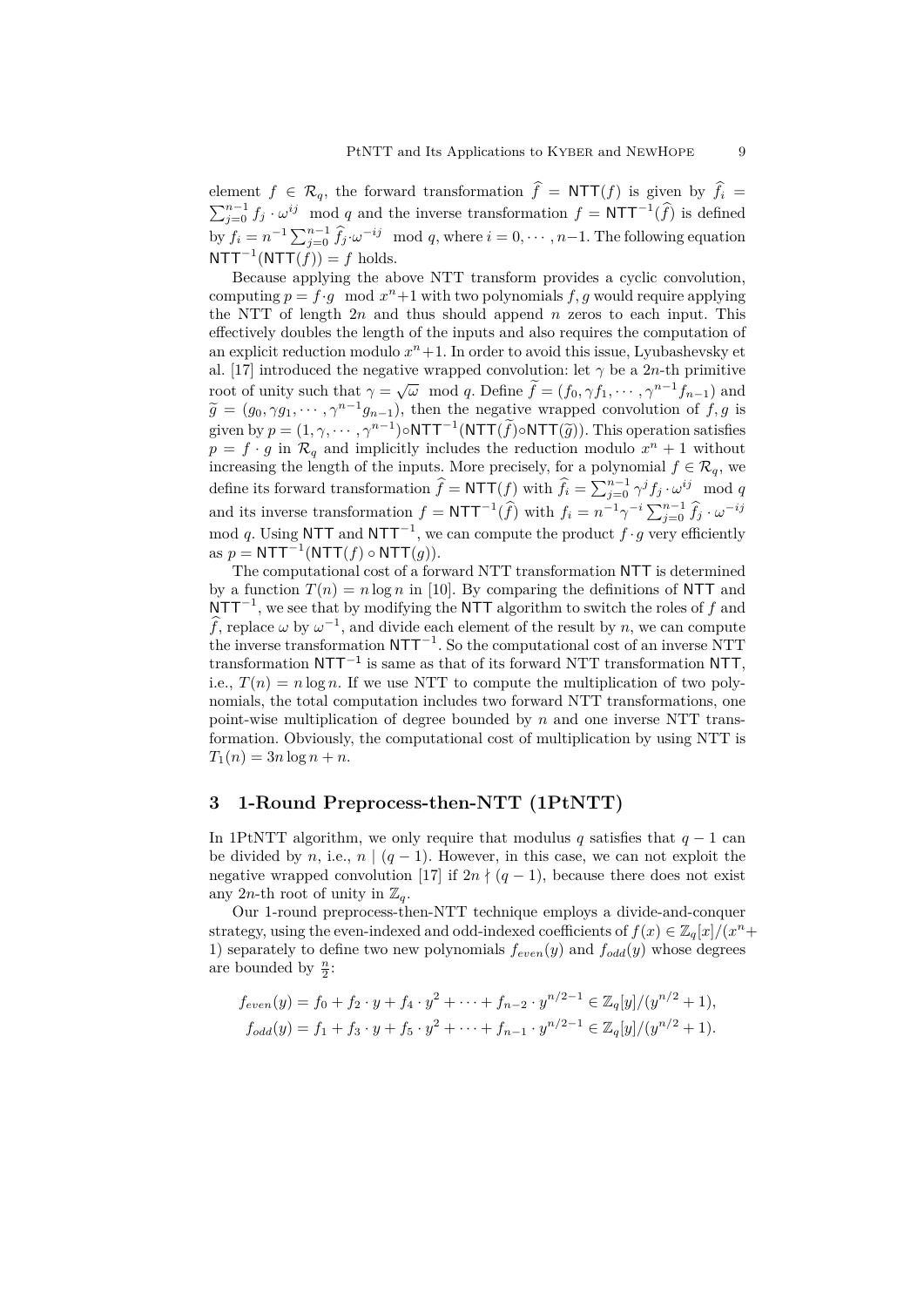It follows that

$$
f(x) = f_{even}(x^2) + x \cdot f_{odd}(x^2) \in \mathbb{Z}_q[x]/(x^n + 1).
$$
 (1)

It is easy to see that *feven* contains all the even-indexed coefficients of *f* and  $f_{odd}$  contains all the odd-indexed coefficients of  $f$ .

If we denote  $x^2$  by *y*, the two polynomials of degree  $n/2$ ,  $f_{even}(y)$  and  $f_{odd}(y)$ , are both in  $\mathbb{Z}_q[y]/(y^{n/2}+1)$ , then we can apply the NTT to get their transformed representations, i.e., NTT(*feven*) and NTT(*fodd*). Define

$$
1\text{PtNTT}(f) = \hat{f} = (\text{NTT}(f_{even}), \text{NTT}(f_{odd})),
$$
  

$$
1\text{PtNTT}^{-1}(\hat{f}) = (\text{NTT}^{-1}(\hat{f}_{even}), \text{NTT}^{-1}(\hat{f}_{odd}))
$$

Then the following equation  $1$ PtNTT<sup> $-1$ </sup> $(1$ PtNTT $(f)) = (f_{even}, f_{odd}) = f$  holds.

As mentioned above, we first divide  $f(x)$  to define two new polynomials of degree  $n/2$  and then apply the NTT. We call our technique "1-round Preprocessthen-NTT" (1PtNTT, for short).

#### **3.1 How to compute the product of two polynomials** *f* **and** *g***?**

As we all know, the NTT provides an efficient algorithm for multiplying large degree polynomials. It is commonly used in cryptographic schemes that are based on the hardness of the RLWE problem to efficiently implement modular polynomial multiplication. Here comes a question how can we use 1PtNTT to compute the product of two polynomials *f* and *g*?

As the same way in Equation 1, for  $g(x) \in \mathbb{Z}_q[x]/(x^n+1)$ , we can use the coefficients of  $g(x)$  separately to define two new polynomials  $g_{even}(y)$ ,  $g_{odd}(y) \in$  $\mathbb{Z}_q[y]/(y^{n/2}+1)$  satisfying the following equation

$$
g(x) = g_{even}(x^2) + x \cdot g_{odd}(x^2) \in \mathbb{Z}_q[x]/(x^n + 1).
$$
 (2)

Let  $p(x) \in \mathbb{Z}_q[x]/(x^n + 1)$  denote the product of  $f(x)$  and  $g(x)$  and let

$$
p_{even}(y) = f_{even}(y) \cdot g_{even}(y) + f_{odd}(y) \cdot (y \cdot g_{odd}(y)) \in \mathbb{Z}_q[y]/(y^{n/2} + 1),
$$
  

$$
p_{odd}(y) = f_{odd}(y) \cdot g_{even}(y) + f_{even}(y) \cdot g_{odd}(y) \in \mathbb{Z}_q[y]/(y^{n/2} + 1).
$$

Then, according to Equations 1 and 2, the following equation  $p(x) = p_{even}(x^2) + p(x)$  $x \cdot p_{odd}(x^2) \in \mathbb{Z}_q[x]/(x^n+1)$  holds.

An anticirculant vector of *godd* is defined by the following Toeplitz vector:

$$
\overrightarrow{g_{odd}} := \left(-g_{odd}[\frac{n}{2}-1], g_{odd}[0], g_{odd}[1], \cdots, g_{odd}[\frac{n}{2}-2]\right) \in \mathbb{Z}_q^{n/2},
$$

which denotes  $y \cdot g_{odd}(y) \in \mathbb{Z}_q[y]/(y^{n/2}+1)$ . Using 1PtNTT and 1PtNTT<sup>-1</sup> we can compute the product *p* of two elements  $f, g \in \mathcal{R}_q$  very efficiently through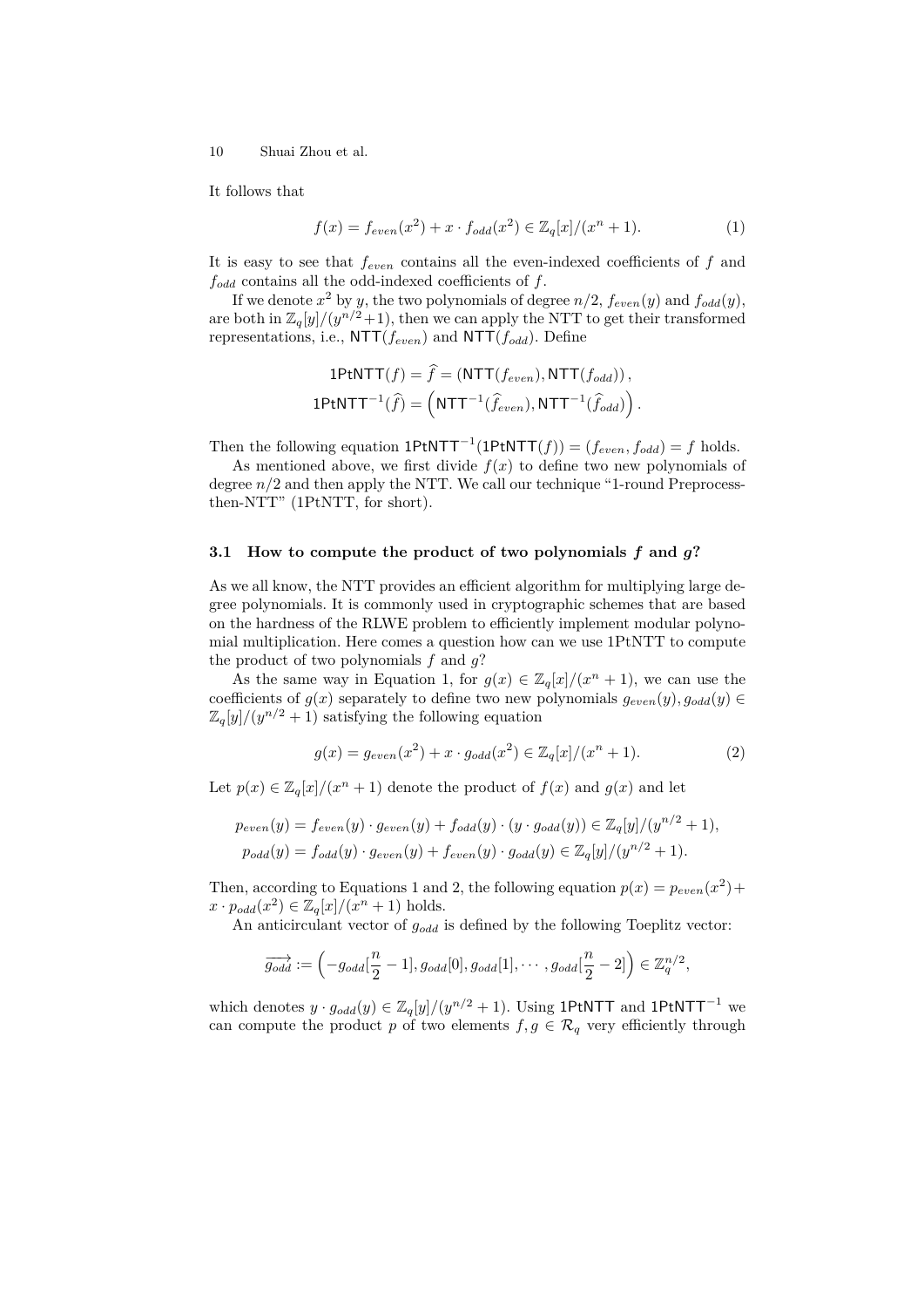the following equation 1PtNTT*−*<sup>1</sup> (1PtNTT(*f*) *▷◁* 1PtNTT(*g*)), where *▷◁* denotes bow-tie multiplication defined as following:

$$
1PHNTT(f) \bowtie 1PHNTT(g)
$$
  
= (NTT(f<sub>even</sub>), NTT(f<sub>odd</sub>))  $\bowtie$  (NTT(g<sub>even</sub>), NTT(g<sub>odd</sub>), NTT(g<sub>odd</sub>))  
=  $\left(\hat{f}_{even}, \hat{f}_{odd}\right) \bowtie (\hat{g}_{even}, \hat{g}_{odd}, NTT(\overline{g_{odd}}))$   
=  $\left(\hat{f}_{even} \circ \hat{g}_{even} + \hat{f}_{odd} \circ NTT(\overline{g_{odd}}), \hat{f}_{odd} \circ \hat{g}_{even} + \hat{f}_{even} \circ \hat{g}_{odd}\right).$ 

# **3.2 Complexity of 1PtNTT and its comparison with NTT**

In this subsection, we first analyse the theoretical complexity of 1PtNTT algorithm. Then we present some implementation results for different parameters to show the performance of 1PtNTT algorithm and its comparison with NTT .

**The complexity of 1PtNTT.** As for 1PtNTT, its forward transformation 1PtNTT embeds two forward NTT transformations of two different polynomials of degree *n/*2. As a result, the computational complexity of a 1PtNTT is bounded by  $T_2(n) = n \log(n/2)$ . In a similar way, we can also get a conclusion that the complexity of an inverse transformation  $1$ PtNTT<sup> $-1$ </sup> is  $T_3(n) = n \log(n/2)$ . In order to show the difference between these two algorithms, we present the ratios of the time cost of 1PtNTT to that of NTT as follows:

$$
ratio_{\text{1ptntt}/\text{ntt}} = \frac{\log n - 1}{\log n} \text{ and } ratio_{\text{1ptntt}^{-1}/\text{ntt}^{-1}} = \frac{\log n - 1}{\log n}.
$$

Next, we analyse the complexity of computing two polynomials' product by using 1PtNTT algorithm. According to the computation rule of 1PtNTT, there exist two forward 1PtNTT transformations (one includes two forward NTT transformations , the other embeds three forward NTT transformations), four point-wise multiplications of two polynomials of degree bounded by *n/*2, and one inverse 1PtNTT transformation. As a result, the computational cost of computing product of two polynomials by using 1PtNTT is

$$
T_4(n) = (2+3) \cdot \frac{n}{2} \log \frac{n}{2} + 2n + T_3(n) = \frac{7n}{2} \log \frac{n}{2} + 2n,
$$

which is  $ratio_1 = \frac{7 \log n - 3}{6 \log n + 2}$  $\frac{1}{6} \frac{\log n}{n+2}$  times that using NTT.

**Comparison of 1PtNTT and NTT.** Although 1PtNTT can use some parameters that are not suitable for NTT, we analyse and compare the computational cost of 1PtNTT and NTT for the same parameters, so that we can make it easy to demonstrate the efficiency of 1PtNTT. In our implementation, we specify the details of the two methods for (*n, q*) *∈ {*(256*,* 7681)*,*(512*,* 12289)*,*(1024*,* 12289)*}* which are used in [3, 2, 4, 9, 6]. The results are reported in Table 2, and were obtained by running the implementation on a 3.30GHZ Inter Core i5-6600 processor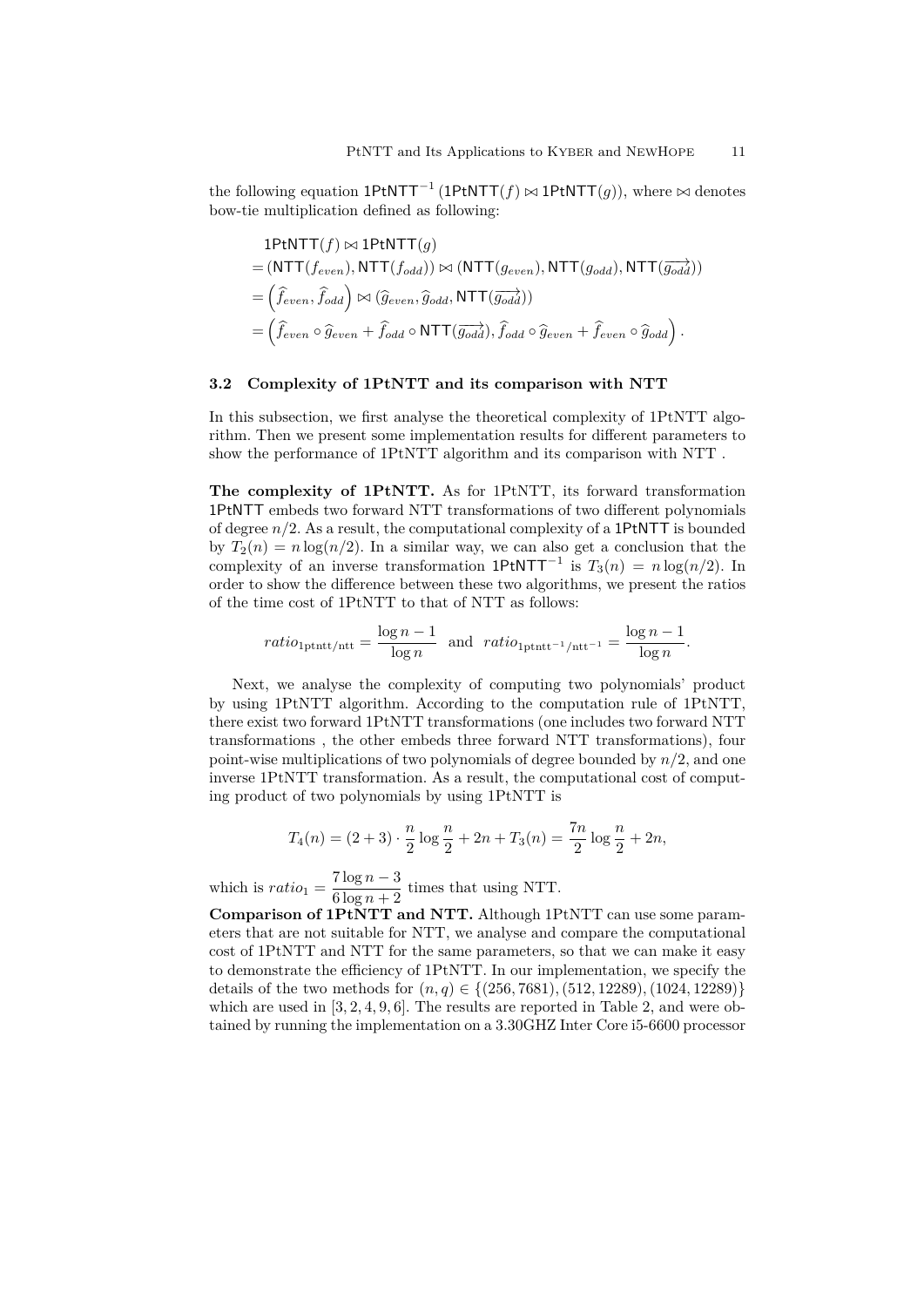| Operation                      |        |        | $n=256$ , $q=7681 n=512$ , $q=12289 n=1024$ , $q=12289$ |
|--------------------------------|--------|--------|---------------------------------------------------------|
| 1PtNTT                         | 13161  | 21523  | 47436                                                   |
| <b>NTT</b>                     | 14056  | 24057  | 52034                                                   |
| Experimental-ratio             | 0.9363 | 0.8947 | 0.9116                                                  |
| Theoretical-ratio              | 0.8750 | 0.8889 | 0.9000                                                  |
| $1PtNTT^{-1}$                  | 10940  | 23038  | 50512                                                   |
| $NTT^{-1}$                     | 11845  | 25091  | 55075                                                   |
| Experimental-ratio             | 0.9236 | 0.9182 | 0.9171                                                  |
| Theoretical-ratio              | 0.8750 | 0.8889 | 0.9000                                                  |
| multiplication by using 1PtNTT | 51213  | 90116  | 197427                                                  |
| multiplication by using NTT    | 42959  | 81368  | 180347                                                  |
| Experimental-ratio             | 1.1921 | 1.1075 | 1.0947                                                  |
| Theoretical-ratio              | 1.0600 | 1.0714 | 1.0806                                                  |

Table 2: Results of our C implementations of 1PtNTT on a 3.30GHZ Inter Core i5-6600 processor with Turbo Boost and Hyperthreading disabled. Results are compared with the implementation of the NTT.

with Turbo Boost and Hyperthreading disabled. We compiled our C implementation with gcc-5.4.0 and flags **-O3 -fomit-frame-pointer -march=native**. For all other routines we report the average of 10000 runs. We denote the ratio of theoretical computational cost of PtNTT operations to that of NTT operations by "Theoretical-ratio". And "Experiment-ratio" represents the ratio of practical cycle counts of 1PtNTT to that of NTT.

# **4 2-Round Preprocess-then-NTT (2PtNTT)**

In 2PtNTT algorithm, we only require that modulus *q* satisfies that  $q - 1$  can be divided by  $\frac{n}{2}$ , i.e.,  $\frac{n}{2}$  | (*q* − 1). However, in this case, we can not exploit the negative wrapped convolution [17] if  $2n \nmid (q-1)$ , because there does not exist any 2*n*-th root of unity in  $\mathbb{Z}_q$ .

Based on the first round preprocess, we use the even-indexed and odd-indexed coefficients of  $f(x) \in \mathbb{Z}_q[x]/(x^n + 1)$  separately to define two new polynomials  $f_{even}(y)$  and  $f_{odd}(y)$  whose degrees are bounded by  $\frac{n}{2}$ . Then, by using the same preprocess again to  $f_{even}(y)$  and  $f_{odd}(y)$ , we can define four polynomials  $f_{ee}(z)$ ,  $f_{eo}(z)$ ,  $f_{oe}(z)$  and  $f_{oo}(z)$  of degree-bound  $\frac{n}{4}$ . In fact,  $f_{ee}(z)$  and  $f_{eo}(z)$  contains all the coefficients  $f_i$  of  $f$  satisfying that  $i \equiv 0 \mod 4$  and  $i \equiv 2 \mod 4$ , respectively.  $f_{oe}(z)$  and  $f_{oo}(z)$  contains all the coefficients  $f_i$  of  $f$  satisfying that  $i \equiv 1$ mod 4 and  $i \equiv 3 \mod 4$ , respectively. More precisely,

$$
f_{ee}(z) = f_0 + f_4 \cdot z + f_8 \cdot z^2 + \dots + f_{n-4} \cdot z^{n/4} \in \mathbb{Z}_q[z]/(z^{n/4} + 1),
$$
  
\n
$$
f_{eo}(z) = f_2 + f_6 \cdot z + f_{10} \cdot z^2 + \dots + f_{n-2} \cdot z^{n/4} \in \mathbb{Z}_q[z]/(z^{n/4} + 1),
$$
  
\n
$$
f_{oe}(y) = f_1 + f_5 \cdot z + f_9 \cdot z^2 + \dots + f_{n-3} \cdot z^{n/4} \in \mathbb{Z}_q[z]/(z^{n/4} + 1),
$$
  
\n
$$
f_{oo}(y) = f_3 + f_7 \cdot z + f_{11} \cdot z^2 + \dots + f_{n-1} \cdot z^{n/4} \in \mathbb{Z}_q[z]/(z^{n/4} + 1).
$$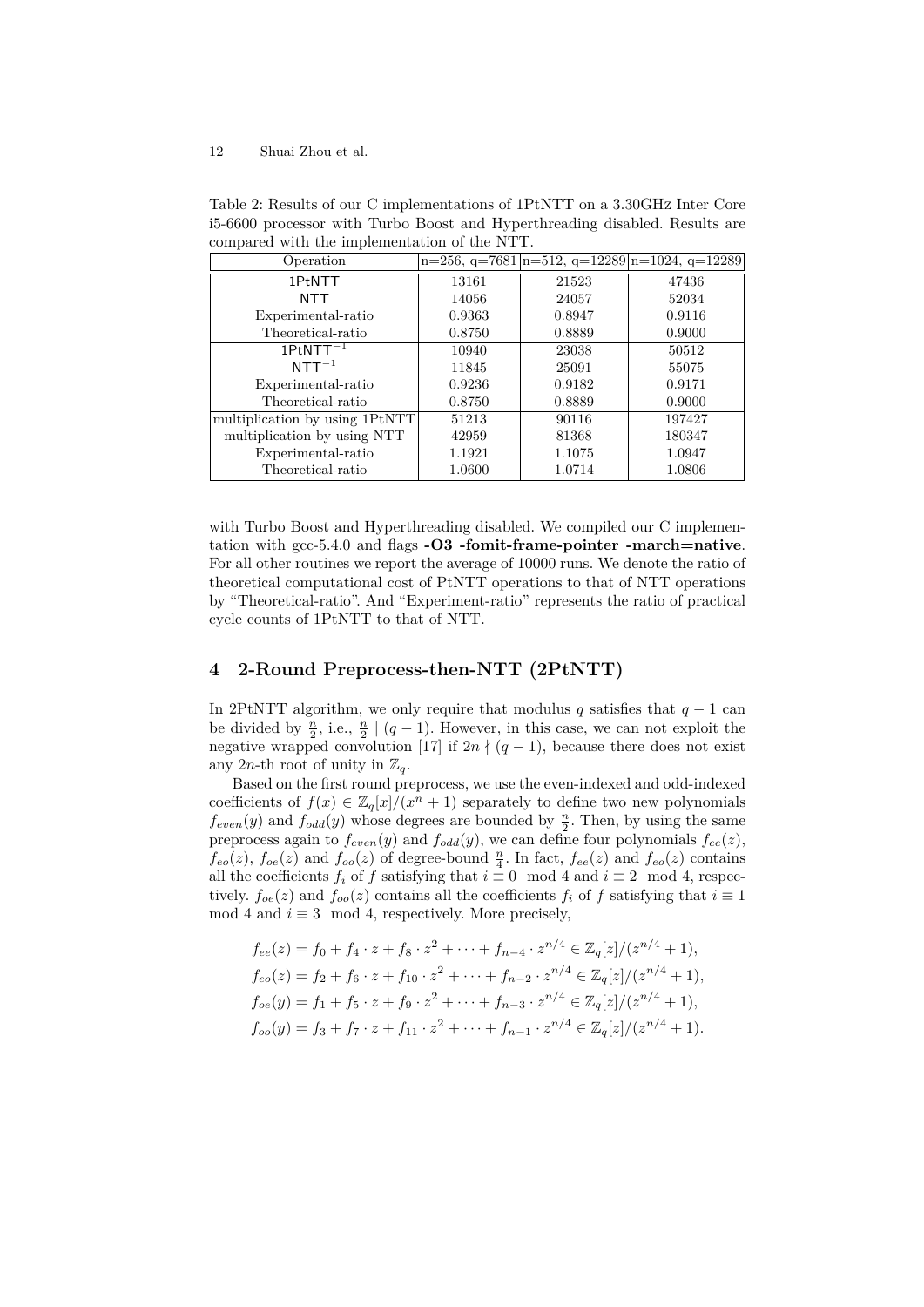It follows that

$$
f(x) = f_{ee}(x^4) + x \cdot f_{oe}(x^4) + x^2 \cdot f_{eo}(x^4) + x^3 \cdot f_{oo}(x^4) \in \mathbb{Z}_q[x]/(x^n + 1). \tag{3}
$$

Note that the four polynomials of degree  $n/4$ ,  $f_{ee}(z)$ ,  $f_{ee}(z)$ ,  $f_{oe}(z)$  and  $f_{oo}(z)$ , are all in  $\mathbb{Z}_q[z]/(z^{n/4}+1)$ , then we can apply the NTT to get their transformed representations. Define

$$
2\text{PtNTT}(f) = \hat{f} = (\text{NTT}(f_{ee}), \text{NTT}(f_{oe}), \text{NTT}(f_{eo}), \text{NTT}(f_{oo})),
$$
  

$$
2\text{PtNTT}^{-1}(\hat{f}) = (\text{NTT}^{-1}(\hat{f}_{ee}), \text{NTT}^{-1}(\hat{f}_{oe}), \text{NTT}^{-1}(\hat{f}_{eo}), \text{NTT}^{-1}(\hat{f}_{oo}))
$$

Then the following equation  $2PtNTT^{-1}(2PtNTT(f)) = (f_{ee}, f_{oe}, f_{eo}, f_{oo}) = f$ holds.

### **4.1 How to compute the product of two polynomials** *f* **and** *g***?**

Here comes a question how can we use 2PtNTT to compute the product of two polynomials *f* and *g*?

As the same way in Equation 3, for  $g(x) \in \mathbb{Z}_q[x]/(x^n+1)$ , we can use the coefficients of  $g(x)$  separately to define four new polynomials of degree  $n/4$ , i.e.,  $g_{ee}(z)$ ,  $g_{eo}(z)$ ,  $g_{oe}(z)$ ,  $g_{oo}(z) \in \mathbb{Z}_q[z]/(z^{n/4}+1)$  satisfying the following equation

$$
g(x) = g_{ee}(x^4) + x \cdot g_{oe}(x^4) + x^2 \cdot g_{eo}(x^4) + x^3 \cdot g_{oo}(x^4) \in \mathbb{Z}_q[x]/(x^n+1). \tag{4}
$$

Let  $p(x) \in \mathbb{Z}_q[x]/(x^n + 1)$  denote the product of  $f(x)$  and  $g(x)$  and let

$$
p_{ee}(z) = f_{ee}(z) \cdot g_{ee}(z) + f_{oe}(z) \cdot (z \cdot g_{oo}(z)) + f_{eo}(z) \cdot (z \cdot g_{eo}(z)) + f_{oo}(z) \cdot (z \cdot g_{oe}(z)),
$$
  
\n
$$
p_{oe}(z) = f_{ee}(z) \cdot g_{oe}(z) + f_{oe}(z) \cdot g_{ee}(z) + f_{eo}(z) \cdot (z \cdot g_{oo}(z)) + f_{oo}(z) \cdot (z \cdot g_{eo}(z)),
$$
  
\n
$$
p_{eo}(z) = f_{ee}(z) \cdot g_{eo}(z) + f_{oe}(z) \cdot g_{oe}(z) + f_{eo}(z) \cdot g_{ee}(z) + f_{oo}(z) \cdot (z \cdot g_{oo}(z)),
$$
  
\n
$$
p_{oo}(z) = f_{ee}(z) \cdot g_{oo}(z) + f_{oe}(z) \cdot g_{eo}(z) + f_{eo}(z) \cdot g_{oe}(z) + f_{oo}(z) \cdot g_{ee}(z).
$$

Note that all of  $p_{ee}(z), p_{oe}(z), p_{eo}(z)$  and  $p_{oo}(z)$  belong to  $\mathbb{Z}_q[z]/(z^{n/4}+1)$ . Then, according to Equations 3 and 4, the following equation  $p(x) = p_{ee}(x^4) + x$  $p_{oe}(x^4) + x^2 \cdot p_{eo}(x^4) + x^3 \cdot p_{oo}(x^4) \in \mathbb{Z}_q[x]/(x^n+1)$  holds.

An anticirculant vector of  $g_{ee}$  is defined by the following Toeplitz vector:

$$
\overrightarrow{g_{ee}} := \left(-g_{odd}[\frac{n}{4}-1], g_{odd}[0], g_{odd}[1], \cdots, g_{odd}[\frac{n}{4}-2]\right) \in \mathbb{Z}_q^{n/4},
$$

which denotes  $z \cdot g_{odd}(z) \in \mathbb{Z}_q[z]/(z^{n/4}+1)$ . Using 2PtNTT and 2PtNTT<sup>-1</sup> we can compute the product *p* of two elements  $f, g \in \mathcal{R}_q$  very efficiently through the following equation 2PtNTT*−*<sup>1</sup> (2PtNTT(*f*) *▷◁* 2PtNTT(*g*)), where *▷◁* denotes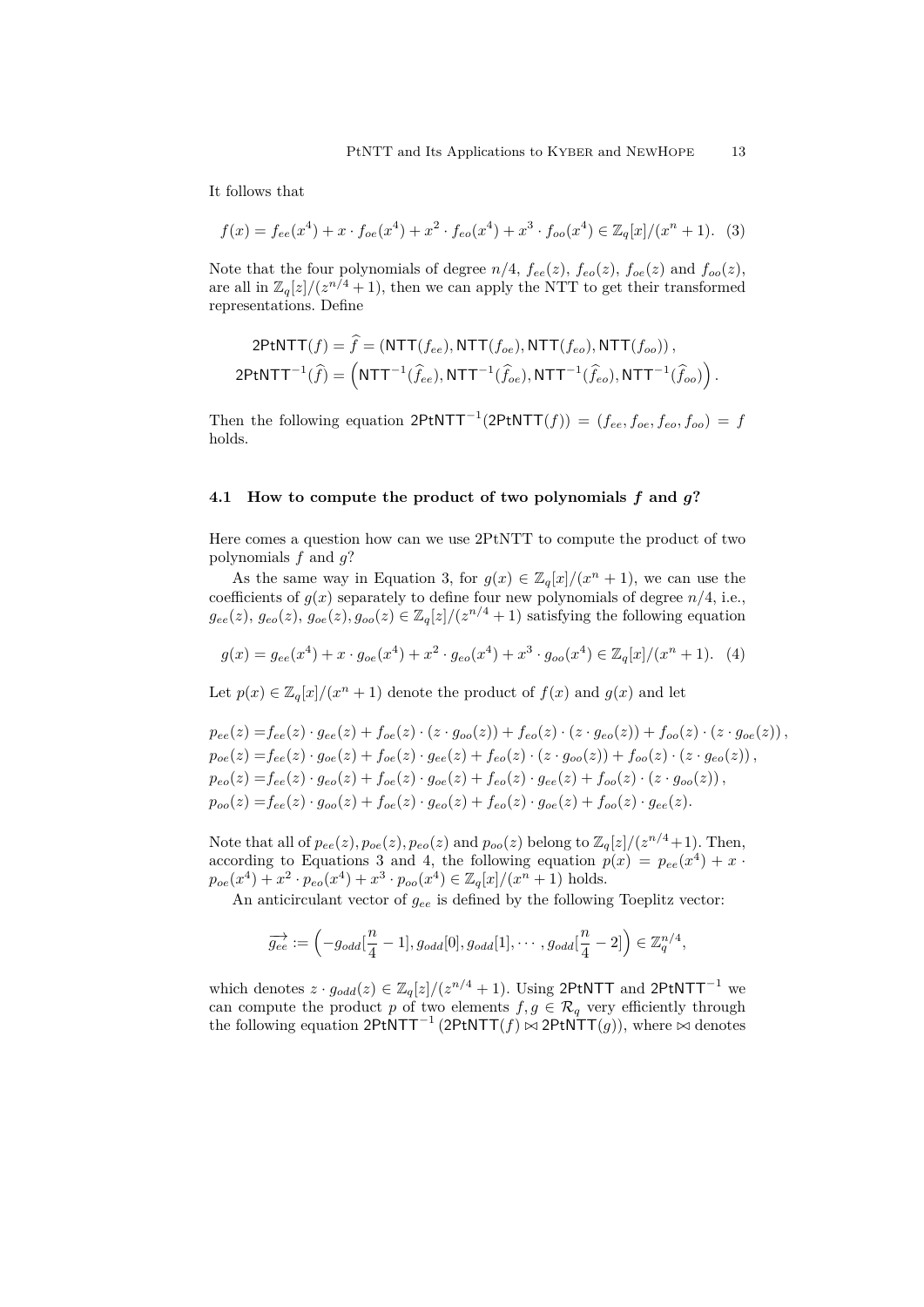bow-tie multiplication defined as following:

$$
2PtNTT(f) \bowtie 2PtNTT(g)
$$
\n
$$
= (NTT(f_{ee}), NTT(f_{oe}), NTT(f_{eo}), NTT(f_{oo})) \bowtie
$$
\n
$$
(NTT(g_{ee}), NTT(g_{ee}), NTT(g_{eo}), NTT(g_{oo}), NTT(g_{oe}), NTT(g_{oe}^{\rightarrow}), NTT(g_{eo}^{\rightarrow}))
$$
\n
$$
= (\hat{f}_{ee}, \hat{f}_{oe}, \hat{f}_{eo}, \hat{f}_{oo}) \bowtie (\hat{g}_{ee}, \hat{g}_{oe}, \hat{g}_{eo}, \hat{g}_{oo}, NTT(g_{oe}^{\rightarrow}), NTT(g_{eo}^{\rightarrow}), NTT(g_{oo}^{\rightarrow}))
$$
\n
$$
= (\hat{f}_{ee} \circ \hat{g}_{ee} + \hat{f}_{oe} \circ NTT(g_{oo}^{\rightarrow}) + \hat{f}_{eo} \circ NTT(g_{eo}^{\rightarrow}) + \hat{f}_{oo} \circ NTT(g_{oe}^{\rightarrow}),
$$
\n
$$
\hat{f}_{ee} \circ \hat{g}_{ee} + \hat{f}_{oe} \circ \hat{g}_{ee} + \hat{f}_{eo} \circ \hat{g}_{ee} + \hat{f}_{oo} \circ NTT(g_{oo}^{\rightarrow}),
$$
\n
$$
\hat{f}_{ee} \circ \hat{g}_{eo} + \hat{f}_{oe} \circ \hat{g}_{oe} + \hat{f}_{eo} \circ \hat{g}_{ee} + \hat{f}_{oo} \circ NTT(g_{oo}^{\rightarrow}),
$$
\n
$$
\hat{f}_{ee} \circ \hat{g}_{oo} + \hat{f}_{oe} \circ \hat{g}_{eo} + \hat{f}_{eo} \circ \hat{g}_{oe} + \hat{f}_{oo} \circ \hat{g}_{ee}).
$$

#### **4.2 Complexity of 2PtNTT and its comparison with NTT**

In this subsection, we first analyse the theoretical complexity of 2PtNTT algorithm. Then we present some implementation results for different parameters to show the performance of 2PtNTT algorithm and its comparison with NTT .

**The complexity of 2PtNTT.** As for 2PtNTT, its forward transformation PtNTT embeds two forward NTT transformations of four different polynomials of degree *n/*4. As a result, the computational complexity of a 2PtNTT is bounded by  $T_5(n) = n \log(n/4)$ . In a similar way, we can also get a conclusion that the complexity of an inverse transformation  $PtNTT^{-1}$  is  $T_6(n) = n \log(n/4)$ . In order to show the difference between these two algorithms, we present the ratios of the time cost of PtNTT to that of NTT as follows:

$$
ratio_{2ptntt/ntt} = \frac{\log n - 2}{\log n} \text{ and } ratio_{2ptntt^{-1}/ntt^{-1}} = \frac{\log n - 2}{\log n}.
$$

Next, we analyse the computational cost of multiplication by using 2PtNTT algorithm. As mentioned above, the computational cost of multiplication by using NTT is  $T_1(n) = 3n \log n + n$ . According to the computation rule of 2Pt-NTT, there exist two forward 2PtNTT transformations (one includes 4 forward NTT transformations , the other embeds 7 forward NTT transformations), 16 point-wise multiplications of two polynomials of degree bounded by *n/*4, and one inverse 2PtNTT transformation. As a result, the time cost of computing the product of two polynomials by using 2PtNTT is

$$
T_7(n) = (4+7) \cdot \frac{n}{4} \log \frac{n}{4} + 4n + T_6(n) = \frac{15n}{4} \log \frac{n}{4} + 4n,
$$

which is  $ratio_2 = \frac{15 \log n - 14}{12 \log n + 4}$  $\frac{12 \log n + 11}{12 \log n + 4}$  times that using NTT.

**Comparison of 2PtNTT and NTT.** Although 2PtNTT can use some parameters that are not suitable for NTT, we analyse and compare the computational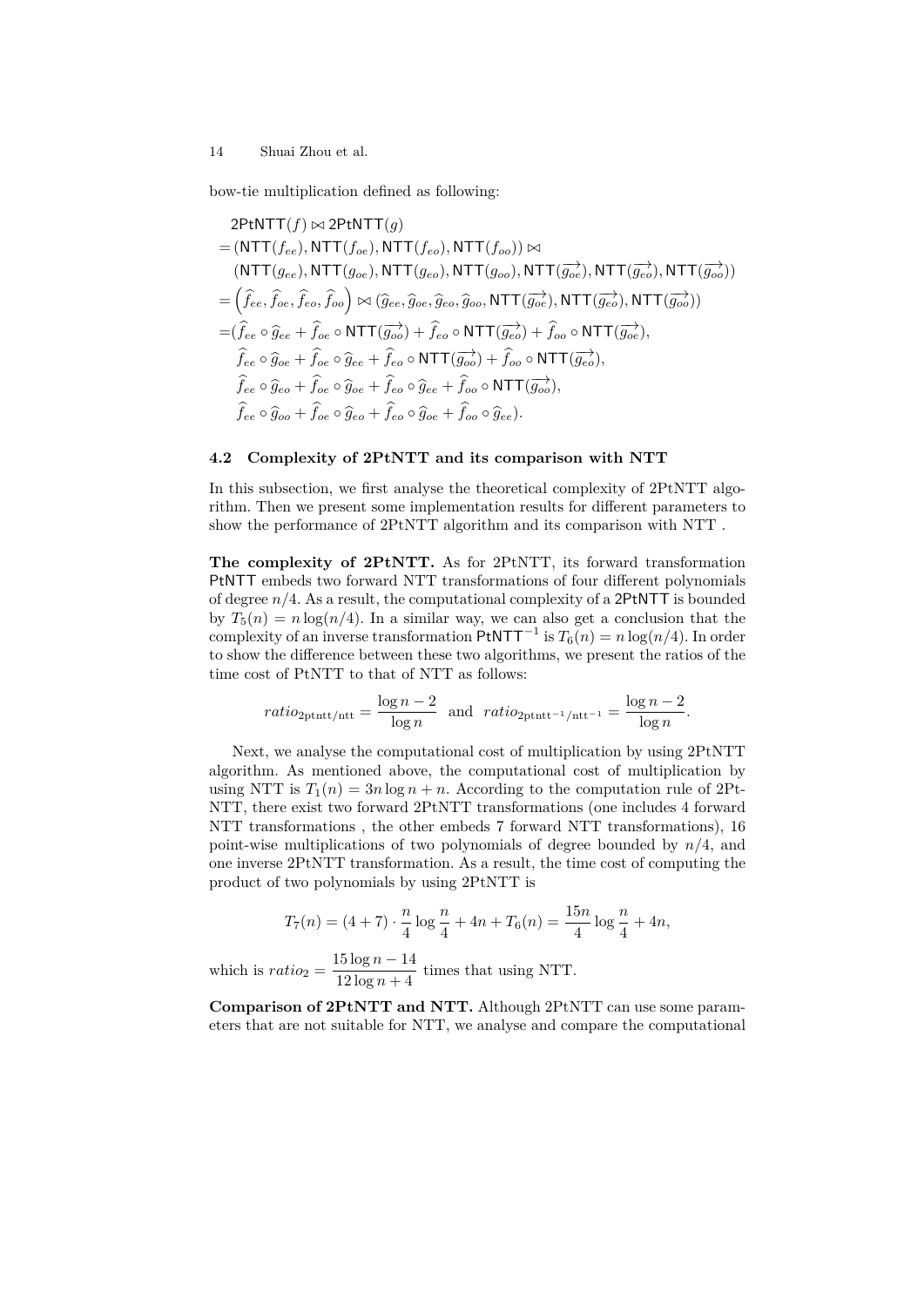| Operation                      |        |        | $n=256$ , $q=7681 n=512$ , $q=12289 n=1024$ , $q=12289$ |
|--------------------------------|--------|--------|---------------------------------------------------------|
| 2PtNTT                         | 10072  | 17384  | 38092                                                   |
| NTT                            | 13621  | 20294  | 45176                                                   |
| Experimental-ratio             | 0.7394 | 0.8566 | 0.8432                                                  |
| Theoretical-ratio              | 0.7500 | 0.7778 | 0.8000                                                  |
| $2PtNTT^{-1}$                  | 8728   | 17374  | 38840                                                   |
| $NTT^{-1}$                     | 10232  | 21858  | 47790                                                   |
| Experimental-ratio             | 0.8530 | 0.7949 | 0.8127                                                  |
| Theoretical-ratio              | 0.7500 | 0.7778 | 0.8000                                                  |
| multiplication by using 2PtNTT | 46356  | 83648  | 180252                                                  |
| multiplication by using NTT    | 37046  | 69048  | 152722                                                  |
| Experimental-ratio             | 1.2513 | 1.2028 | 1.1803                                                  |
| Theoretical-ratio              | 1.0600 | 1.0804 | 1.0968                                                  |

Table 3: Results of our C implementations of 2PtNTT on a 3.30GHZ Inter Core i5-6600 processor with Turbo Boost and Hyperthreading disabled. Results are compared with the implementation of the NTT.

cost of 2PtNTT and NTT for the same parameters, so that we can make it easy to demonstrate the efficiency of 2PtNTT. In our implementation, we specify the details of the two methods for (*n, q*) *∈ {*(256*,* 7681)*,*(512*,* 12289)*,*(1024*,* 12289)*}* which are used in [3, 2, 4, 9, 6]. The results are reported in Table 3, and were obtained by running the implementation on a 3.30GHZ Inter Core i5-6600 processor with Turbo Boost and Hyperthreading disabled. We compiled our C implementation with gcc-5.4.0 and flags **-O3 -fomit-frame-pointer -march=native**. For all other routines we report the average of 10000 runs. We denote the ratio of theoretical computational cost of 2PtNTT operations to that of NTT operations by "Theoretical-ratio". And "Experiment-ratio" represents the ratio of practical cycle counts of 2PtNTT to that of NTT.

# **5 Application of 1PtNTT to KYBER**

Recently, Avanzi et al. [6] submitted a suite of public-key encapsulation mechanisms denoted as KYBER to NIST as a candidate of the standard of post-quantum cryptography, based on the conjectured quantum hardness of the MLWE problem. The KYBER cryptosystem is based on a variant of their previously proposed Kyber [9] scheme which is a semantically secure public-key encryption (PKE) scheme with respect to adaptive chosen plaintext attacks (CPA) (see **Appendix**). Morever, In **Appendix**, we will present a brief description of KYBER-CPA-PKE, where KYBER-CPA-PKE denotes the IND-CPA secure public key encryption scheme of KYBER.

#### **5.1 Small-KYBER parameter sets**

In [6], Avanzi et al. defined three parameter sets for KYBER, which they call these schemes KYBER512, KYBER768, KYBER1024. According to their three KYBER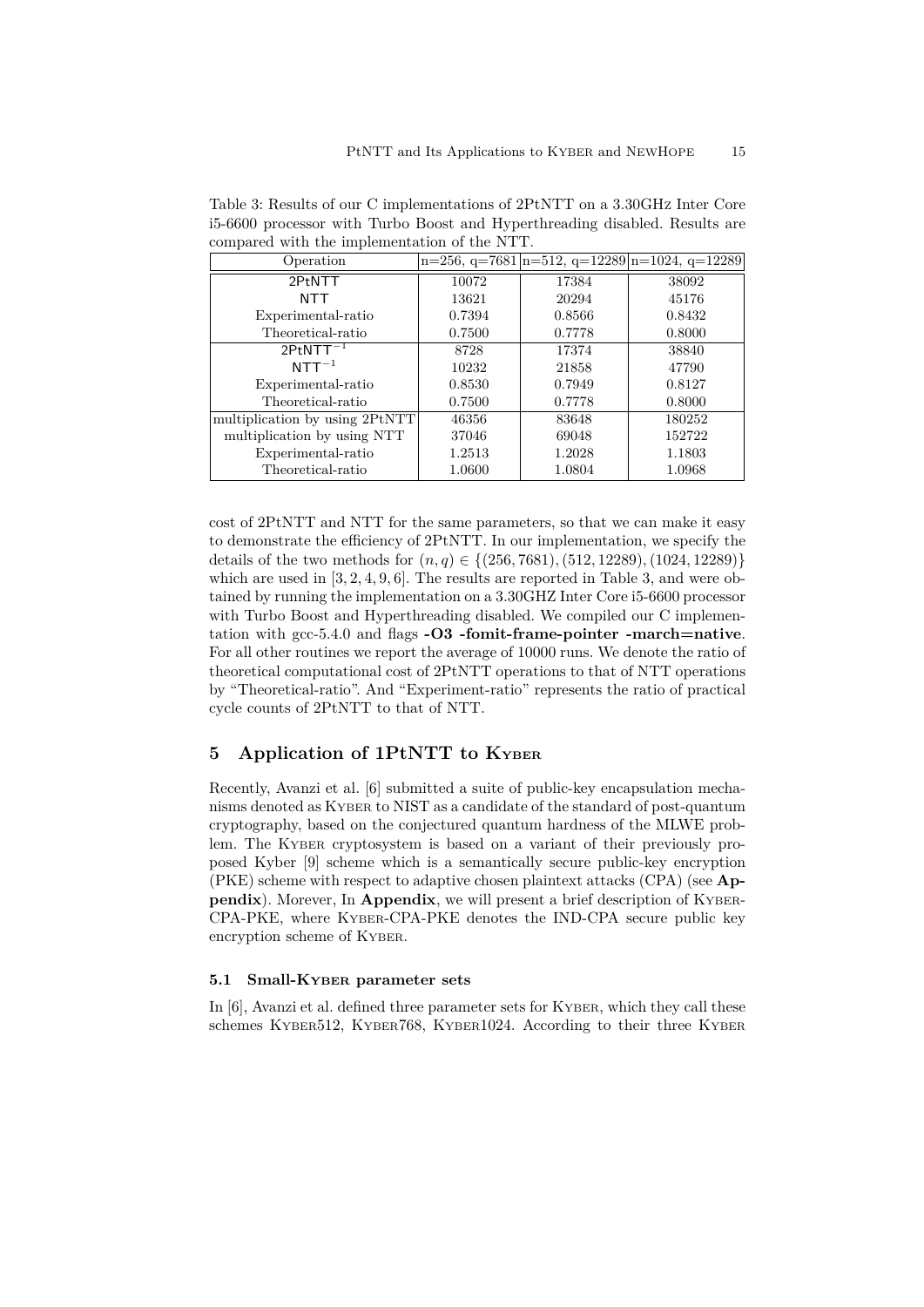schemes, we will give new parameter setting. As shown in Table 4, the modulus *q* in our schemes is smaller, so we call our scheme small-KYBER, i.e., small-KYBER512, small-KYBER768, small-KYBER1024. Note that Table 4 also lists the derived parameter  $\delta$ , which is the probability that the decryption of a valid KYBER-CPA-PKE ciphertext fails.

The parameters were obtained via the following approaching: 1)  $n$  is set to 256 because the goal is to encapsulate 256-bit symmetric keys. 2) *q* is set to the smallest prime satisfying  $n/(q-1)$ , which is required to enable the 1PtNTTbased multiplication. 3)  $k$  is selected to fix the lattice dimension as a multiple of *n*. 4) The remaining parameters  $\eta$ ,  $d_u$ ,  $d_v$ ,  $d_t$  were chosen to balance between security, public-key and ciphertext size and failure probability.

The failure probability  $\delta$  is computed following the approach outlined above using the analysis script small\_Kyber.py which is available online at https:// github.com/ncepuzs/Preprocess\_Then\_NTT/tree/master/Small\_Kyber. In addition, we also present the classical and quantum core-SVP hardness of the different proposed parameter sets of small-KYBER with the claimed security level in Table 4. The lower bounds of the cost of the primal and dual attack [20] were computed with the help of the Python script small\_Kyber.py. Note that small\_Kyber.py is same as the Python script Kyber.py [6] except that parameter sets are different.

|                    |                  |    |                  |                |                   |            | Security            | Security |
|--------------------|------------------|----|------------------|----------------|-------------------|------------|---------------------|----------|
|                    | $\boldsymbol{n}$ | k. | $\boldsymbol{q}$ | $\eta$         | $(d_u, d_v, d_t)$ | δ          | (classical,quantum) | level    |
| KYBER512           | 256              | 2  | 7681             | 5              | (11,3,11)         | $2^{-145}$ | (112, 102)          |          |
| KYBER768           | 256              | 3  | 7681             | 4              | (11,3,11)         | $2^{-142}$ | (178, 161)          | 3        |
| KYBER1024          | 256              | 4  | 7681             | 3              | (11,3,11)         | $2^{-169}$ | (242, 219)          | 5        |
| our schemes:       |                  |    |                  |                |                   |            |                     |          |
| $small$ -KYBER512  | 256              | '2 | 3329             | $\overline{2}$ | (10,3,10)         | $2^{-138}$ | (111,100)           |          |
| $small$ -KYBER768  | 256              | 3  | 3329             | $\overline{2}$ | (10,5,10)         | $2^{-144}$ | (181, 164)          | 3        |
| $small$ -KYBER1024 | 256              |    | 3329             |                | (10,3,10)         | $2^{-192}$ | (232, 210)          | 5        |

Table 4: Parameters of small-KYBER-CPA-PKE and KYBER-CPA-PKE and derived high-level properties.

#### **5.2 Interconversion to KEM**

Small-KYBER-CPA-PKE can be converted to an IND-CPA-secure key encapsulation mechanism small-KYBER-CPA-KEM by using the public key encryption scheme to convey a secret. Furthermore, we can apply the  $\mathsf{QFO}_{m}^{\perp}$  transform in [14] to construct an IND-CCA-secure key encapsulation mechanism small-KYBER-CCA-KEM from small-KYBER-CPA-PKE and four hash functions same as that in [6]. Instantiating small-KYBER-CCA-KEM by the parameter sets in Table 4, we can provide public key, secret key, and ciphertext sizes in Table 8 for our three KEMs that support the transmission of a 256-bit message or key.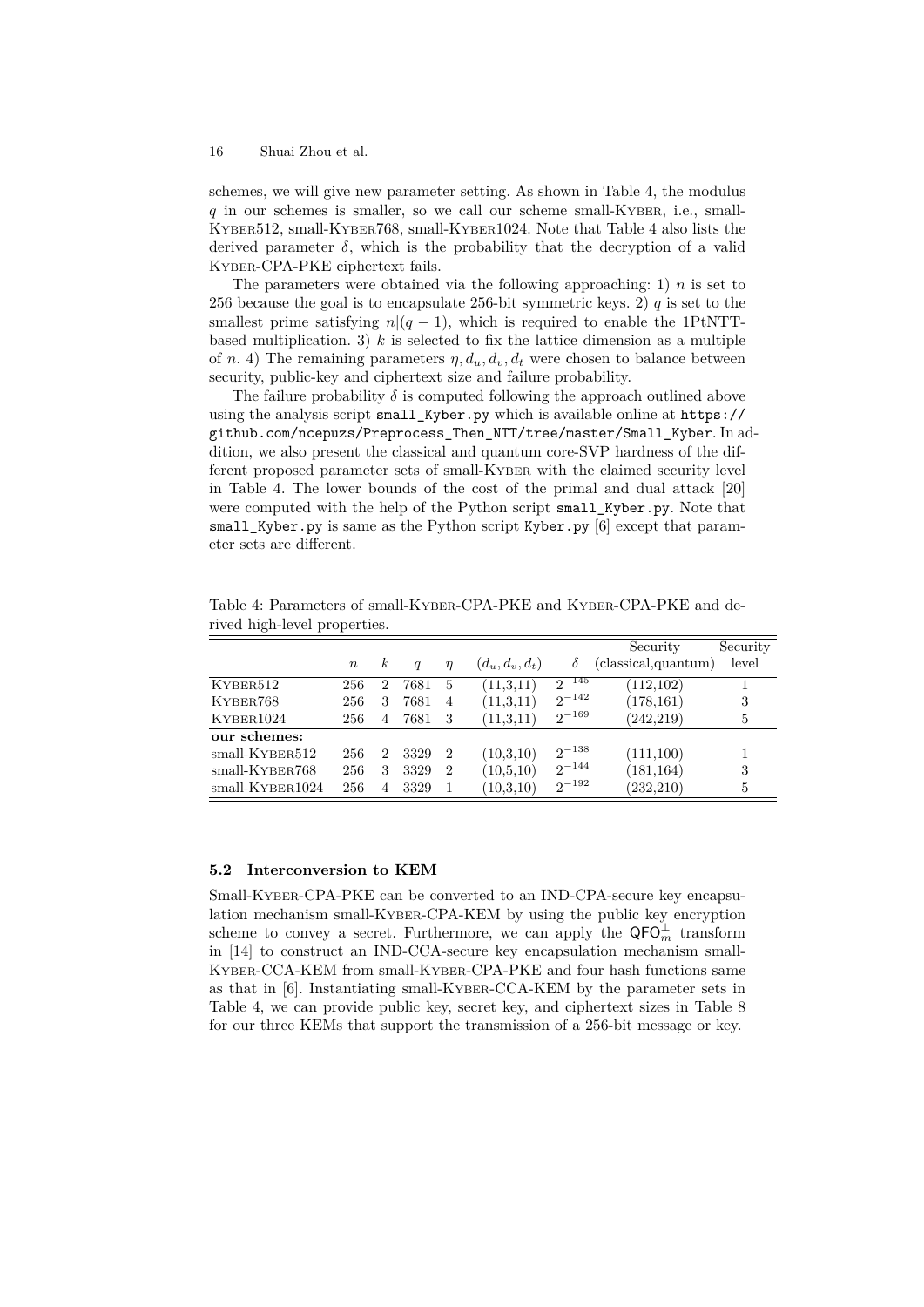| Scheme                    | Bytes)<br>$ p\kappa $ | Bytes)<br>sk | ciphertext<br>Bytes |  |
|---------------------------|-----------------------|--------------|---------------------|--|
| KYBER512-CCA-KEM          | 736                   | 1632         | 800                 |  |
| $small$ -KYBER512-CCA-KEM | 672                   | 1504         | 736                 |  |
| Difference value          | 64                    | 128          | 64                  |  |
| KYBER768-CCA-KEM          | 1088                  | 2400         | 1152                |  |
| small-KYBER768-CCA-KEM    | 992                   | 2208         | 1120                |  |
| Difference value          | 96                    | 192          | 32                  |  |
| KYBER1024-CCA-KEM         | 1440                  | 3168         | 1504                |  |
| small-KYBER1024-CCA-KEM   | 1312                  | 2912         | 1376                |  |
| Difference value          | 128                   | 256          | 128                 |  |

Table 5: Sizes of public keys, secret keys, and ciphertexts of small-KYBER and KYBER in bytes.

Table 6: Cycle counts of key generation, encapsulation, and decapsulation of small-KYBER and KYBER.

| Scheme                                          | Key Generation Encapsulation Decapsulation |        |        |
|-------------------------------------------------|--------------------------------------------|--------|--------|
| $small$ -KYBER512-CCA-KEM                       | 143628                                     | 203364 | 285379 |
| KYBER512-CCA-KEM                                | 122748                                     | 175528 | 209074 |
| Ratio                                           | 1.1701                                     | 1.1586 | 1.3650 |
| small-KYBER768-CCA-KEM                          | 251538                                     | 332148 | 427738 |
| KYBER768-CCA-KEM                                | 203356                                     | 274274 | 321248 |
| Ratio                                           | 1.2369                                     | 1.2110 | 1.3315 |
| $\left  \text{small-KyBER1024-CCA-KEM} \right $ | 390326                                     | 490956 | 620420 |
| KYBER1024-CCA-KEM                               | 293562                                     | 381882 | 438824 |
| Ratio                                           | 1.3296                                     | 1.2856 | 1.4138 |

**Performance of reference.** Here, we give all the remaining details of results of our implementations for small-KYBER-CCA-KEM in Table 6. Both implementations are fully protected against timing attack. All cycle counts are obtained by running the implementation on a 3.30GHZ Inter Core i5-6600 processor with Turbo Boost and Hyperthreading disabled. They are median cycle counts over 100 measurements. We compiled our C implementation with gcc-5.4.0 and flags **- O3 -fomit-frame-pointer -march=native**. The implementation of our protocols is available at https://github.com/ncepuzs/Preprocess\_Then\_NTT/tree/ master/Small\_Kyber.

# **6 Application of 2PtNTT to NEWHOPE**

Recently, Alkim et al. [2] submitted a suite of public-key encapsulation mechanisms denoted as NEWHOPE to NIST as a candidate of the standard of postquantum cryptography, based on the conjectured quantum hardness of the RLWE problem. The NEWHOPE cryptosystem is based on a variant of their previously proposed NewHope-Simple [4] scheme which is a semantically secure public-key encryption scheme with respect to adaptive chosen plaintext attacks (CPA). In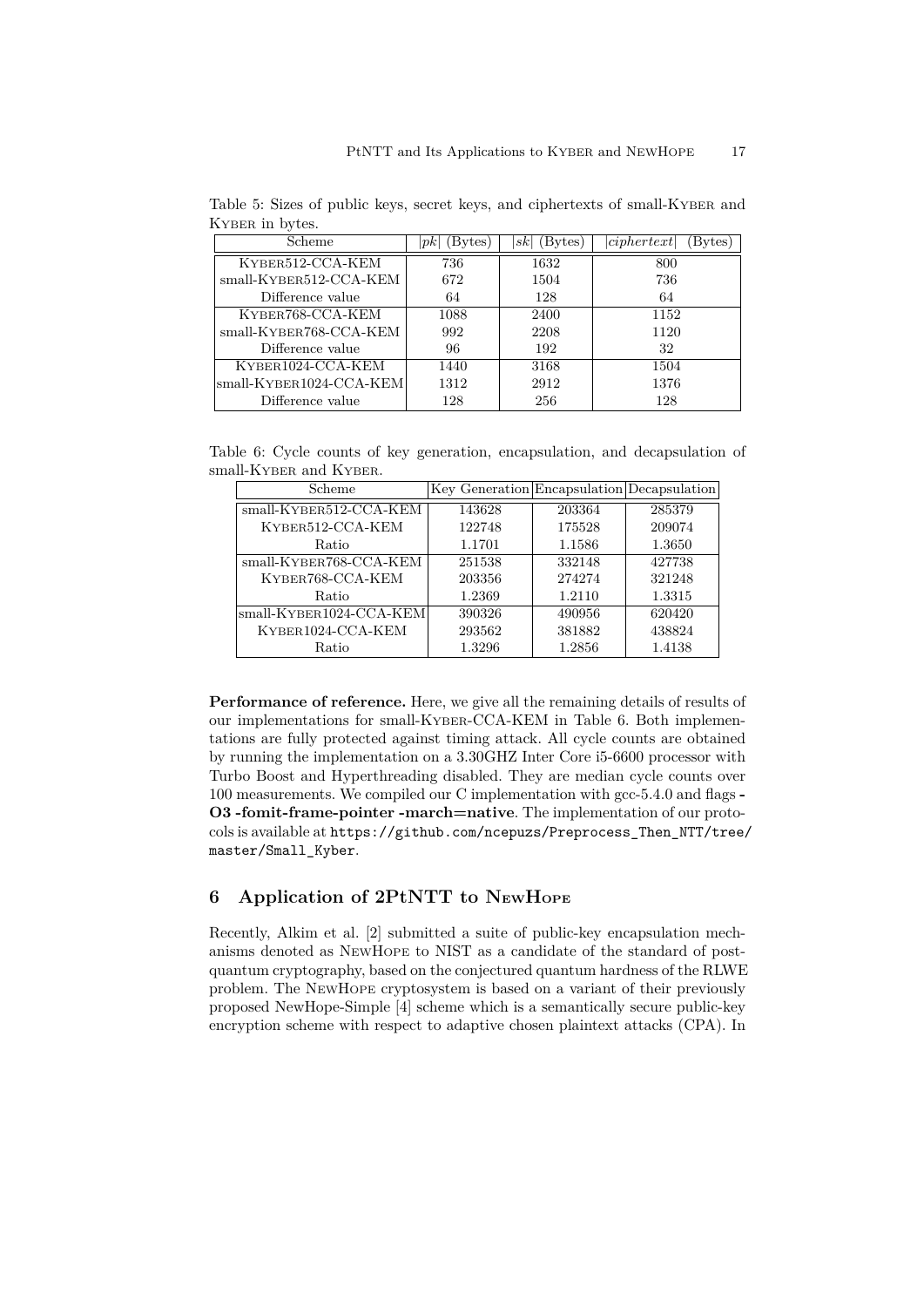**Appendix**, we will present a brief description of NEWHOPE-CPA-PKE including 2PtNTT and 2PtNTT*−*<sup>1</sup> computations, where NEWHOPE-CPA-PKE denotes the IND-CPA secure public key encryption scheme of NEWHOPE.

#### **6.1 Small-NEWHOPE parameter sets**

In [2], Alkim et al. defined two parameter sets for NEWHOPE, which they call these two schemes NEWHOPE512, NEWHOPE1024. According to their NEWHOPE schemes, we will give two new parameter settings. As shown in Table 7, the modulus  $q$  in our schemes is smaller, so we call our scheme small-NEWHOPE, i.e., NEWHOPE512, small-NEWHOPE1024. Note that the table also lists the derived parameter  $\delta$ , which is the probability that the decryption of a valid small-NEWHOPE-CPA-PKE ciphertext fails.

The parameters were obtained via the following approaching: 1)  $n$  is set to 512 or 1024 because the goal is to encapsulate 256-bit symmetric keys. 2)  $q$  is set to the smallest prime satisfying  $\frac{n}{2} |(q-1)$  for  $n = 512, 1024$ , which is required to enable the 2PtNTT-based multiplication. 4) The remaining parameter  $\eta$  was chosen to balance between security and failure probability.

The failure probability  $\delta$  is computed following the approach outlined above using the analysis script small\_NewHope.py which is available online at https: //github.com/ncepuzs/Preprocess\_Then\_NTT/tree/master/Small\_NewHope. In addition, we also present the classical and quantum core-SVP hardness of the different proposed parameter sets of small-KYBER with the claimed security level in Table 7. The lower bounds of the cost of the primal and dual attack [20] were computed with the help of the Python script small\_NewHope.py. Note that small\_NewHope.py is same as the Python script scripts/PQsecurity.py [2] except that parameter sets are different.

|                           |                  |            |                |                | Security             | Security |
|---------------------------|------------------|------------|----------------|----------------|----------------------|----------|
|                           | $\boldsymbol{n}$ | a          | η              | 0              | (classical, quantum) | level    |
| NEWHOPE512-CPA-PKE        |                  | 512 12289  | 8              | $2^{-213}$     | (112,101)            |          |
| NEWHOPE1024-CPA-PKE       |                  | 1024 12289 | 8              | $2^{-216}$     | (257, 233)           | 5        |
| our schemes:              |                  |            |                |                |                      |          |
| small-NEWHOPE512-CPA-PKE  |                  | 512 7681   |                | $5 \t2^{-261}$ | (112,101)            |          |
| small-NEWHOPE1024-CPA-PKE |                  | 1024 7681  | 5 <sup>1</sup> | $2^{-224}$     | (257, 233)           | 5        |

Table 7: Parameters of small-NEWHOPE-CPA-PKE and NEWHOPE-CPA-PKE and derived high-level properties.

#### **6.2 Interconversion to KEM**

Small-NEWHOPE-CPA-PKE can be converted to an IND-CPA-secure key encapsulation mechanism small-NEWHOPE-CPA-KEM by using the public key encryption scheme to convey a secret. Furthermore, we can apply the  $\mathsf{QFO}_{m}^{\perp}$  transform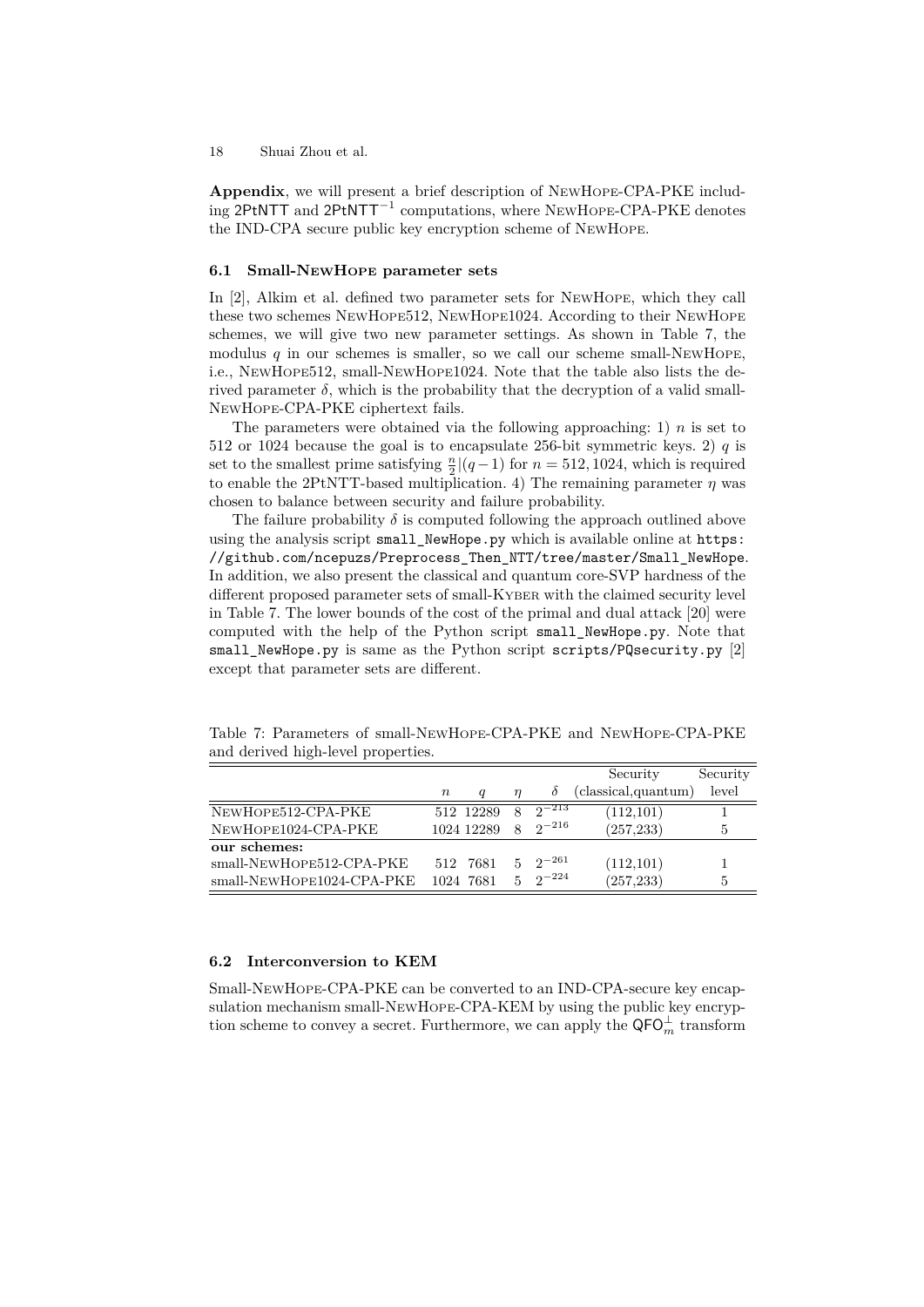in [14] to construct an IND-CCA-secure key encapsulation mechanism small-NEWHOPE-CCA-KEM from small-NEWHOPE-CPA-PKE and three hash functions same as that in [2]. Instantiating small-NEWHOPE-CPA-KEM and small-NEWHOPE-CCA-KEM by the parameter sets in Table 7, we can provide public key, secret key, and ciphertext sizes in Table 8 for our four KEMs that support the transmission of a 256-bit message or key.

| Scheme                    | Bytes)<br>pk | (Bytes)<br> sk | ciphertext<br>Bytes) |
|---------------------------|--------------|----------------|----------------------|
| NEWHOPE512-CPA-KEM        | 928          | 896            | 1088                 |
| small-NEWHOPE512-CPA-KEM  | 864          | 832            | 1024                 |
| Difference value          | 64           | 64             | 64                   |
| NEWHOPE512-CCA-KEM        | 928          | 1888           | 1120                 |
| small-NEWHOPE512-CCA-KEM  | 864          | 1760           | 1056                 |
| Difference value          | 64           | 128            | 64                   |
| NEWHOPE1024-CPA-KEM       | 1824         | 1792           | 2176                 |
| small-NEWHOPE1024-CPA-KEM | 1696         | 1664           | 1048                 |
| Difference value          | 128          | 128            | 128                  |
| NEWHOPE1024-CCA-KEM       | 1824         | 3680           | 2208                 |
| small-NEWHOPE1024-CCA-KEM | 1696         | 3424           | 2080                 |
| Difference value          | 128          | 256            | 128                  |

Table 8: Sizes of public keys, secret keys, and ciphertexts of small-NEWHOPE and NEWHOPE in bytes.

**Performance of reference.** Here, we give all the remaining details of results of our implementations for small-NEWHOPE KEMs in Table 9. Both implementations are fully protected against timing attack. All cycle counts are obtained by running the implementation on a 3.30GHZ Inter Core i5-6600 processor with Turbo Boost and Hyperthreading disabled. They are median cycle counts over 100 measurements. We compiled our C implementation with gcc-5.4.0 and flags **- O3 -fomit-frame-pointer -march=native**. The implementation of our protocols is available at https://github.com/ncepuzs/Preprocess\_Then\_NTT/tree/ master/Small\_NewHope.

### **7 Conclusion**

We have presented Preprocess-then-NTT technique to weaken the limination for modulus  $q$  of the NTT. We further apply PtNTT to KYBER  $[6]$  and NEWHOPE [2], and provide new parameter settings. Because of the usage of PtNTT, our new schemes achieve smaller public key sizes, smaller ciphertext sizes and a similar failure probability at a same security level. Also, it is interesting to see that the order of savings in size of the public keys and ciphertexts are the same for both the NEWHOPE and KYBER schemes, which is due to the fact that only one bit is saved per coefficient due to the reduction in modulus. The PtNTT algorithm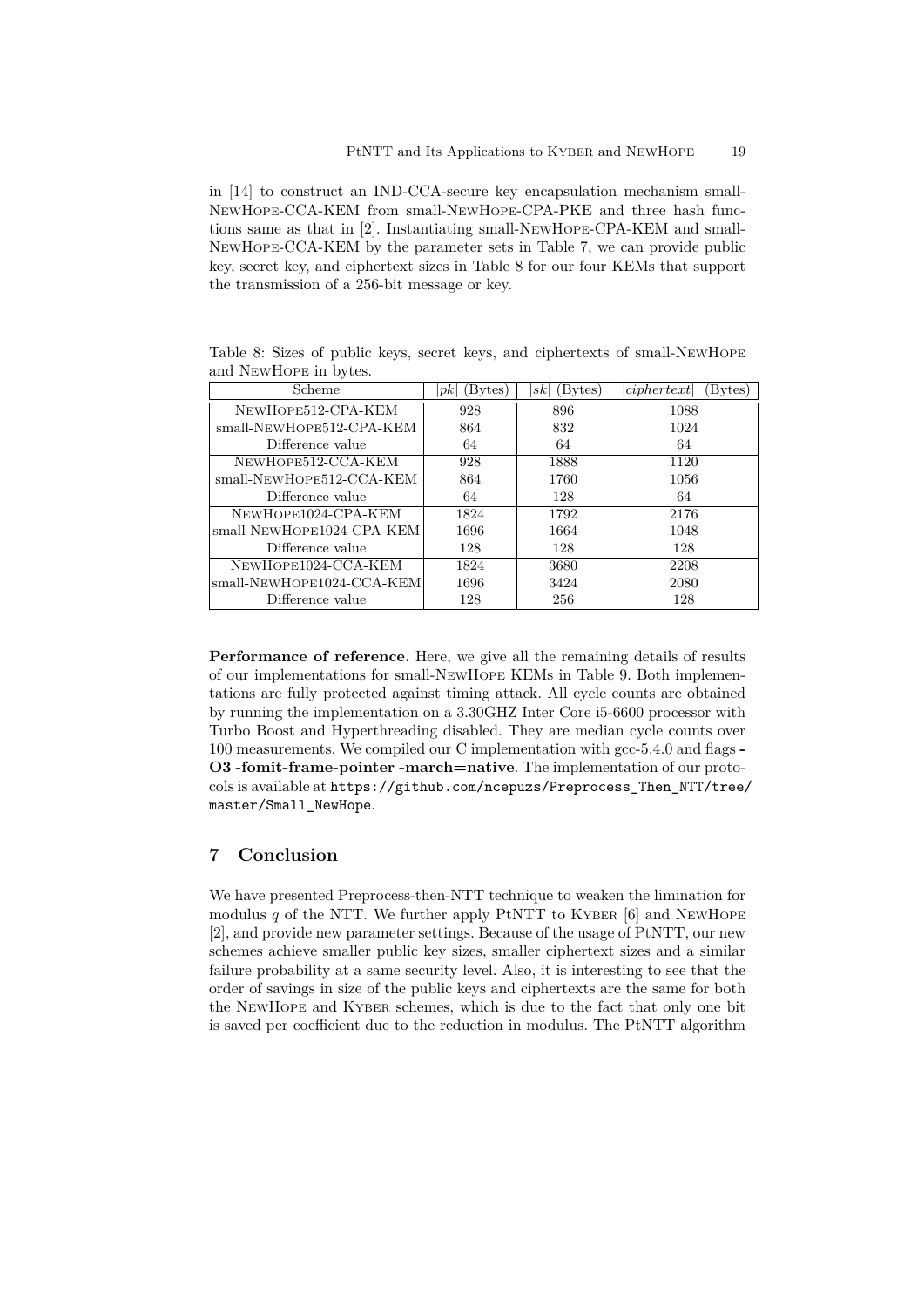| Scheme                    | Key Generation Encapsulation Decapsulation |        |        |
|---------------------------|--------------------------------------------|--------|--------|
| small-NEWHOPE512-CPA-KEM  | 114033                                     | 167178 | 73210  |
| NEWHOPE512-CPA-KEM        | 91292                                      | 133902 | 34534  |
| Ratio                     | 1.2491                                     | 1.2485 | 2.1199 |
| small-NEWHOPE512-CCA-KEM  | 132886                                     | 200420 | 266202 |
| NEWHOPE512-CCA-KEM        | 105178                                     | 155156 | 175661 |
| Ratio                     | 1.2634                                     | 1.2917 | 1.5154 |
| small-NEWHOPE1024-CPA-KEM | 272060                                     | 439358 | 161848 |
| NEWHOPE1024-CPA-KEM       | 184488                                     | 271180 | 69974  |
| Ratio                     | 1.4747                                     | 1.6202 | 2.3130 |
| small-NEWHOPE1024-CCA-KEM | 289157                                     | 427598 | 538098 |
| NEWHOPE1024-CCA-KEM       | 210072                                     | 314130 | 361852 |
| Ratio                     | 1.3765                                     | 1.3612 | 1.4870 |

Table 9: Cycle counts of key generation, encapsulation, and decapsulation of small-NEWHOPE and NEWHOPE.

enables that the aforementioned improvements can be also achieved in a large portion of existing RLWE-based schemes.

# **8 Acknowledgments**

We thank the anonymous Inscrypt'2018 reviewers for their helpful comments. This work was supported by the National Basic Research Program of China (973 project, No.2014CB340603), the National Cryptography Development Fund MMJJ20170116 and the National Natural Science Foundation of China (No. 61572495, No.61602473, No.61772515, No.61672030, No.61272040).

# **References**

- 1. M. Ajtai and C. Dwork. A public-key cryptosystem with worst-case/average-case equivalence. In *Proceedings of the twenty-ninth annual ACM symposium on Theory of computing*, pages 284–293. ACM, 1997.
- 2. E. Alkim, R. Avanzi, J. Bos, L. Ducas, A. de la Piedra, T. Pöppelmann, P. Schwabe, and D. Stebila. Newhope-algorithm specifcations and supporting documentation. Available at: https://newhopecrypto.org/.
- 3. E. Alkim, L. Ducas, T. Pöppelmann, and P. Schwabe. Post-quantum key exchange - A new hope. In *25th USENIX Security Symposium*, pages 327–343, 2016.
- 4. E. Alkim, L. Ducas, T. Pöppelmann, and P. Schwabe. Newhope without reconciliation. *IACR Cryptology ePrint Archive*, 2016:1157, 2016. Available at: http://eprint.iacr.org/2016/1157.
- 5. B. Applebaum, D. Cash, C. Peikert, and A. Sahai. Fast cryptographic primitives and circular-secure encryption based on hard learning problems. In *CRYPTO 2009*, pages 595–618, 2009.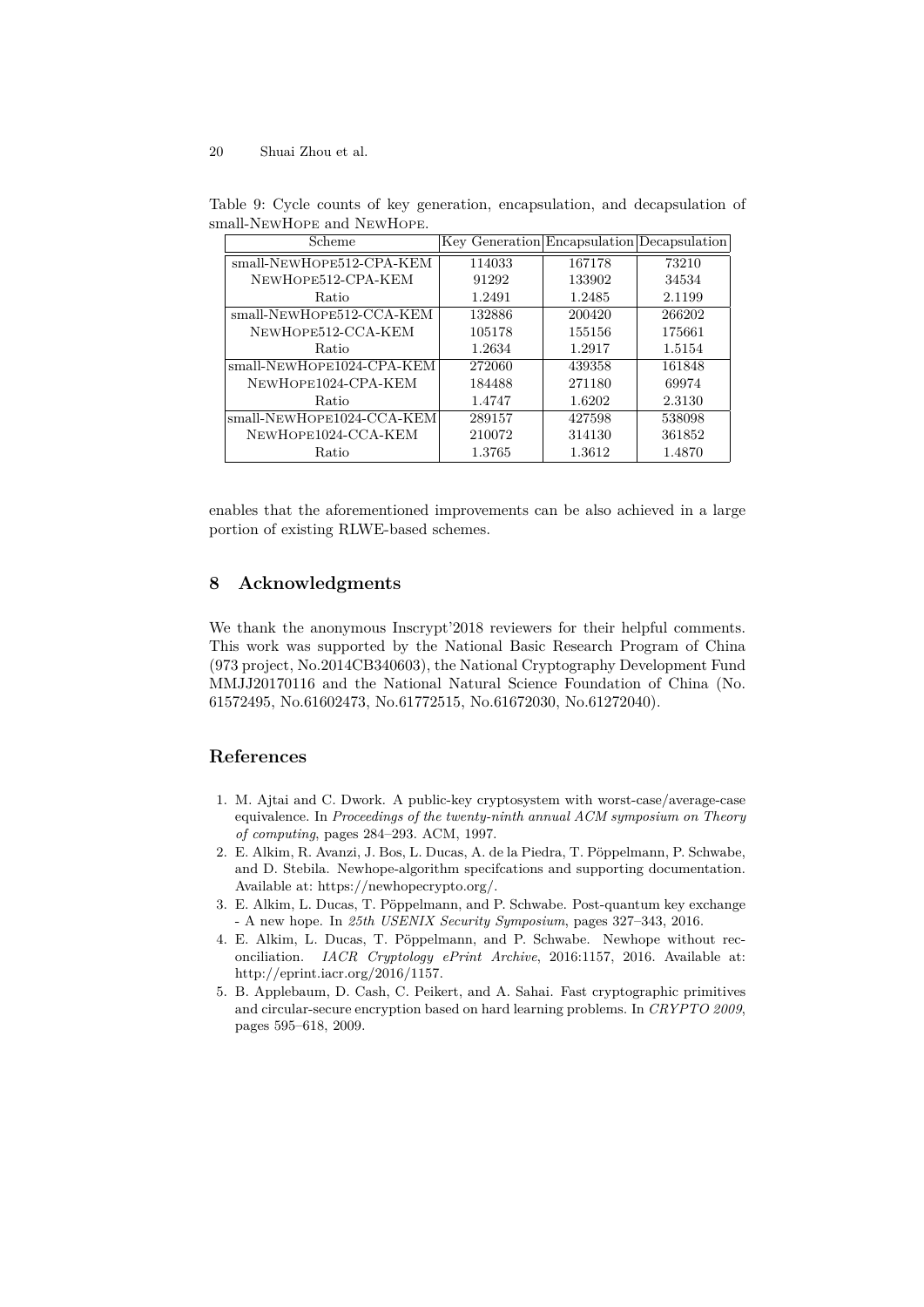- 6. R. Avanzi, J. W. Bos, L. Ducas, E. Kiltz, T. Lepoint, V. Lyubashevsky, J. M. Schanck, P. Schwabe, G. Seiler, and D. Stehlé. CRYSTALS - kyber: Algorithm specifications and supproting documentation. Available at: https://pqcrystals.org/.
- 7. D. J. Bernstein. Fast multiplication and its applications. *Algorithmic number theory*, 44:325–384, 2008.
- 8. J. W. Bos, C. Costello, M. Naehrig, and D. Stebila. Post-quantum key exchange for the TLS protocol from the ring learning with errors problem. In *2015 IEEE Symposium on Security and Privacy, SP 2015*, pages 553–570, 2015.
- 9. J. W. Bos, L. Ducas, E. Kiltz, T. Lepoint, V. Lyubashevsky, J. M. Schanck, P. Schwabe, and D. Stehlé. CRYSTALS - kyber: a cca-secure module-lattice-based KEM. *IACR Cryptology ePrint Archive*, 2017:634, 2017.
- 10. E. Chu and A. George. *Inside the FFT black box: serial and parallel fast Fourier transform algorithms*. CRC Press, 1999.
- 11. J. W. Cooley and J. W. Tukey. An algorithm for the machine calculation of complex fourier series. *Mathematics of computation*, 19(90):297–301, 1965.
- 12. J. D'Anvers, A. Karmakar, S. S. Roy, and F. Vercauteren. Saber: Module-lwr based key exchange, cpa-secure encryption and cca-secure KEM. In *AFRICACRYPT 2018*, pages 282–305, 2018.
- 13. J. D'Anvers, A. Karmakar, S. S. Roy, and F. Vercauteren. Saber: Modulelwr based kem. Available at:https://csrc.nist.gov/Projects/Post-Quantum-Cryptography/Round-1-Submissions.
- 14. D. Hofheinz, K. Hövelmanns, and E. Kiltz. A modular analysis of the fujisakiokamoto transformation. In *TCC 2017, Part I*, pages 341–371, 2017.
- 15. A. Langlois and D. Stehlé. Worst-case to average-case reductions for module lattices. *Des. Codes Cryptography*, 75(3):565–599, 2015.
- 16. V. Lyubashevsky. Lattice signatures without trapdoors. In *Advances in Cryptology - EUROCRYPT 2012*, pages 738–755, 2012.
- 17. V. Lyubashevsky, D. Micciancio, C. Peikert, and A. Rosen. SWIFFT: A modest proposal for FFT hashing. In *FSE 2008*, pages 54–72, 2008.
- 18. V. Lyubashevsky, C. Peikert, and O. Regev. On ideal lattices and learning with errors over rings. In *EUROCRYPT 2010*, pages 1–23, 2010.
- 19. O. Regev. On lattices, learning with errors, random linear codes, and cryptography. *J. ACM*, 56(6):34:1–34:40, 2009.
- 20. D. Stebila and M. Mosca. Post-quantum key exchange for the internet and the open quantum safe project. In *Selected Areas in Cryptography - SAC 2016*, pages 14–37, 2016.
- 21. D. Stehlé, R. Steinfeld, K. Tanaka, and K. Xagawa. Efficient public key encryption based on ideal lattices. In *ASIACRYPT 2009*, pages 617–635, 2009.
- 22. H. Xue, X. Lu, B. Li, B. Liang, and J. He. Understanding and constructing AKE via double-key key encapsulation mechanism. In *ASIACRYPT 2018*, pages 158– 189, 2018.

# **Appendix: Preliminaries**

**Public-Key Encryption.** A public-key encryption PKE = (Gen*,* Enc*,* Dec) consists of three algorithms and a finite message space  $M$ . The key generation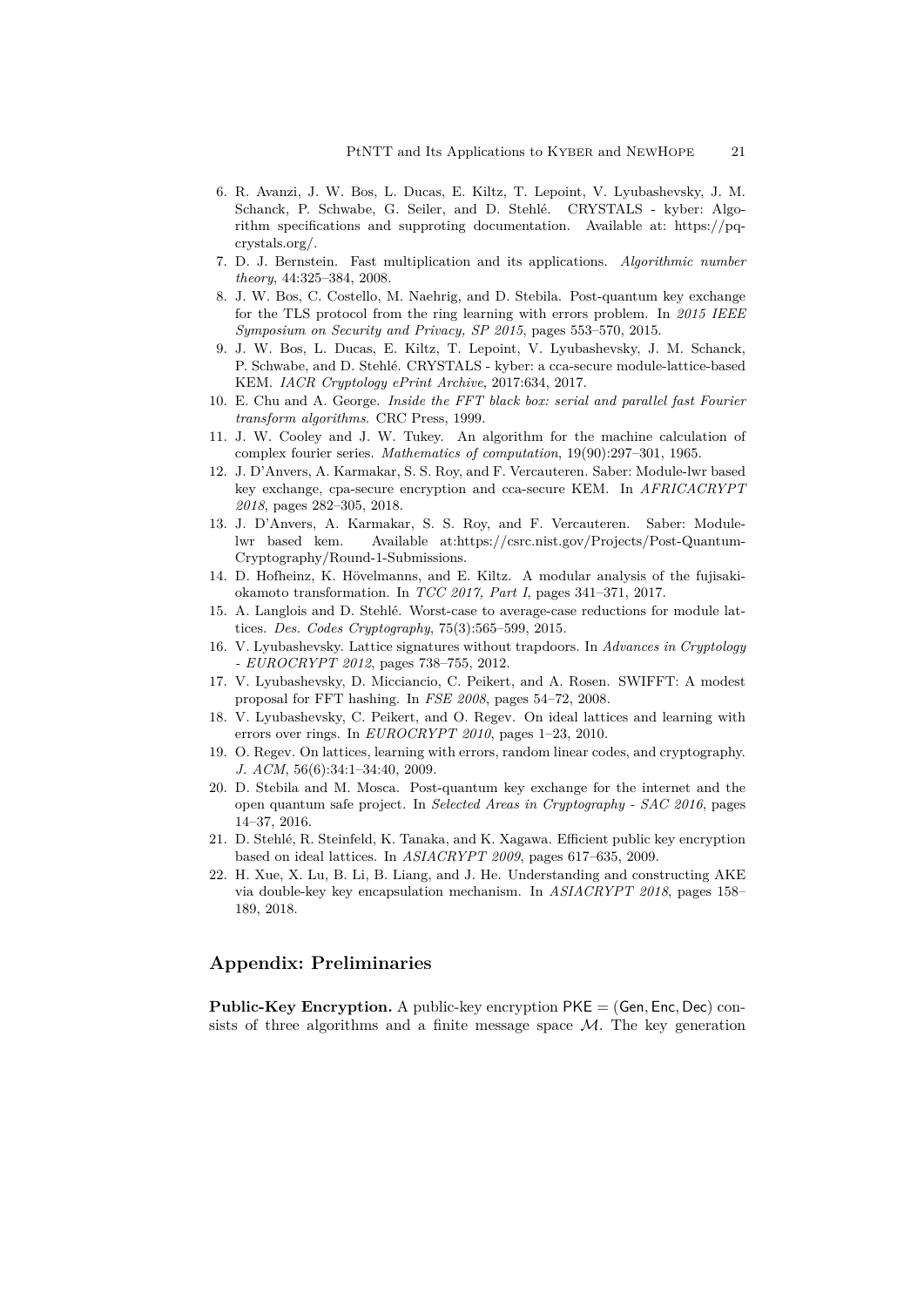algorithm takes as input  $1^{\lambda}$  outputs a key pair  $(pk, sk)$ , where *pk* also defines a randomness space  $\mathcal{R}$ . The encryption algorithm Enc takes as input public key *pk*, a message  $m \in \mathcal{M}$ , a random string  $r \stackrel{\$}{\leftarrow} \mathcal{R}$ , and outputs a ciphertext  $c \in \mathcal{C}$ . The decryption algorithm Dec, on input *sk* and a ciphertext *c*, outputs either a message  $m = \text{Dec}(sk, c) \in \mathcal{M}$  or a special symbol  $\perp$ to indicate that c is not a valid ciphertext. For correctness, we require that  $Pr[m = Dec(sk, c]|c = Enc(pk, m, r), r \stackrel{\$}{\leftarrow} \mathcal{R}]= 1 - negl(\lambda)$ , where  $negl(\lambda)$  denotes a negligible function.

Here, we define indistinguishability under chosen plaintext attacks (IND-CPA) for a PKE scheme.

**Definition 1.** *For any adversary A, we define its IND-CPA advantage against a PKE scheme* PKE = (Gen*,* Enc*,* Dec) *as follows:*

$$
\mathrm{Adv}_{\mathrm{PKE},\mathcal{A}}^{\mathrm{ind-cpa}}(\lambda) := \left|2\Pr[\mathrm{Expt}_{\mathrm{PKE},\mathcal{A}}^{\mathrm{ind-cpa}}(\lambda) = 1] - 1\right|,
$$

*where*  $\text{Expt}_{\text{PKE},\mathcal{A}}^{\text{ind-cpa}}(\lambda)$  *is experiment in Figure 1.* 

| $\mathrm{Expt}_{\mathrm{PKE},A}^{\mathrm{ind-cpa}}(\lambda):$ | $\mathrm{Expt}^{\mathrm{ind-cpa}}_{\mathrm{KEM.}A}(\lambda):$ | $\mathrm{Expt}_{\mathrm{KEM}\_\mathcal{A}}^{\mathrm{ind-cca}}(\lambda)$ : |
|---------------------------------------------------------------|---------------------------------------------------------------|---------------------------------------------------------------------------|
| $b \stackrel{\$}{\leftarrow} \{0,1\}$                         | $b \stackrel{\$}{\leftarrow} \{0,1\}$                         | $b \stackrel{\$}{\leftarrow} \{0,1\}$                                     |
| $(pk, sk) \leftarrow Gen(1^{\lambda})$                        | $(pk, sk) \leftarrow$ Gen $(1^{\lambda})$                     | $(pk, sk) \leftarrow Gen(1^{\lambda})$                                    |
| $(m_0, m_1, st) \leftarrow \mathcal{A}_1(pk)$                 | $(c^*, k_0^*) \leftarrow$ Encaps $(pk)$                       | $(c^*, k_0^*) \leftarrow$ Encaps $(pk)$                                   |
| $c^* \leftarrow \mathsf{Enc}(pk, m_b)$                        | $k_1^* \overset{\$}{\leftarrow} \mathcal{K}$                  | $k_1^* \overset{\$}{\leftarrow} \mathcal{K}$                              |
| $b' \leftarrow \mathcal{A}_2(pk, c^*, st)$                    | $b' \leftarrow \mathcal{A}(pk, c^*, k_b^*)$                   | $b' \leftarrow \mathcal{A}^{\mathsf{Decaps}(\cdot)}(pk, c^*, k_b^*)$      |
| return $b' \stackrel{?}{=} b$                                 | return $b' \stackrel{?}{=} b$                                 | return $b' \stackrel{?}{=} b$                                             |

Fig. 1: Games for PKE and KEM schemes

**Key-Encapsulation Mechanism.** A Key-Encapsulation Mechanism (KEM) KEM = (Gen*,* Encaps*,* Decaps) consists of three algorithms and a finite message space  $M$ . The key generation algorithm takes as input  $1^{\lambda}$  outputs a key pair  $(pk, sk)$ , where *pk* also defines a randomness space  $\mathcal{R}$  and a finite key space  $K$ . The encapsulation algorithm **Encaps** takes as input public key  $pk$ , a random string  $r \stackrel{\$}{\leftarrow} \mathcal{R}$ , and outputs  $(c, k) \in \mathcal{C} \times \mathcal{K}$ . The deterministic decapsulation algorithm Decaps, on input *sk* and a ciphertext *c*, outputs either a key  $k =$  $\text{Dec}(sk, c) \in \mathcal{K}$  or a rejection symbol  $\perp \notin \mathcal{K}$ . For correctness, we require that  $\Pr[k=\mathsf{Decaps}(sk, c)|(k, c)=\mathsf{Encaps}(pk, r), r \overset{\$}{\leftarrow} \mathcal{R}]=1-\mathrm{negl}(\lambda), \text{ where } \mathrm{negl}(\lambda)$ denotes a negligible function.

We define indistinguishability under chosen-plaintext and chosen-ciphertext attacks (denoted by IND-CPA, and IND-CCA) for KEMs, respectively.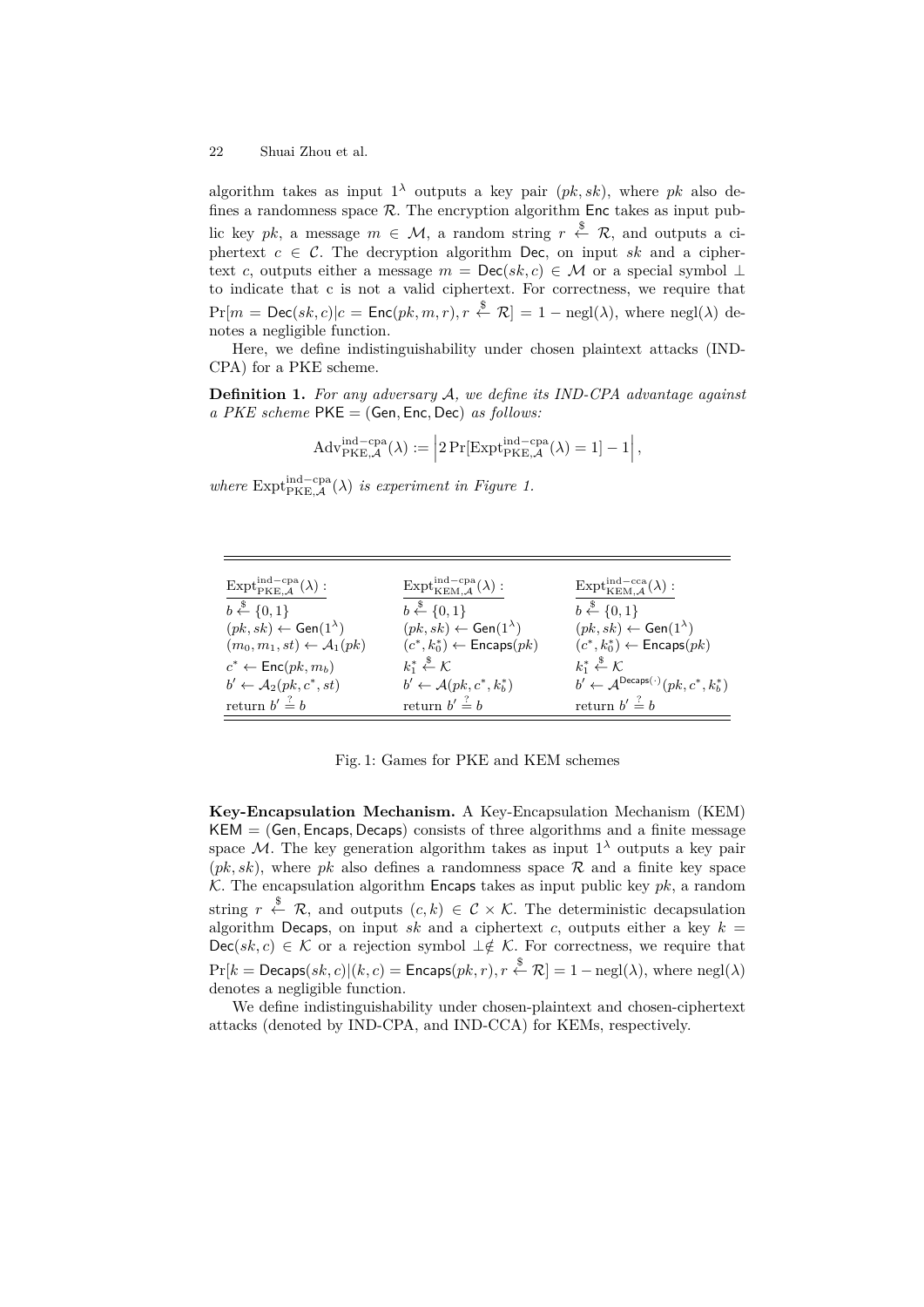**Definition 2.** *For any adversary A, we define its IND-CPA and IND-CCA advantages against a KEM scheme* KEM = (Gen*,* Encaps*,* Decaps) *as follows:*

$$
\begin{aligned} &\mathrm{Adv}_{\mathrm{KEM},\mathcal{A}}^{\mathrm{ind-cpa}}(\lambda) := \left|2\Pr[\mathrm{Expt}_{\mathrm{KEM},\mathcal{A}}^{\mathrm{ind-cpa}}(\lambda) = 1] - 1\right|, \\ &\mathrm{Adv}_{\mathrm{KEM},\mathcal{A}}^{\mathrm{ind-cca}}(\lambda) := \left|2\Pr[\mathrm{Expt}_{\mathrm{KEM},\mathcal{A}}^{\mathrm{ind-cca}}(\lambda) = 1] - 1\right|, \end{aligned}
$$

*where*  $\text{Expt}_{\text{KEM},\mathcal{A}}^{\text{ind}-\text{cpa}}(\lambda)$  *and*  $\text{Expt}_{\text{KEM},\mathcal{A}}^{\text{ind}-\text{cca}}(\lambda)$  *are experiments in Figure 1.* 

**small-KYBER-CPA-PKE.** In Algorithms 1, 2 and 3, we will present a brief description of KYBER-CPA-PKE, where KYBER-CPA-PKE denotes the IND-CPA secure public key encryption scheme of KYBER.

Let  $k, d_t, d_u, d_v$  be positive integers, and recall that  $n = 256$ . Let  $\mathcal{M} =$  $\{0,1\}^{256}$  denote the message space, where every message  $m \in \mathcal{M}$  can be viewed as a polynomial in  $\mathcal{R}_q$  with coefficients in  $\{0,1\}$ . Consider the public-key encryption scheme KYBER=(Gen, Enc, Dec) as described in Algorithms 1-3.



**Algorithm 2:** KYBER-CPA-PKE Encryption **Input:** Public key  $pk = (\mathbf{t}, \rho)$ **Input:** Message  $m \in \mathcal{M}$ **Output:** Ciphertext  $c := (\mathbf{u}, v)$ **<sup>1</sup> KYBER-CPA-PKE.Enc()**  $r \leftarrow \{0, 1\}^{256}$  $\textbf{t} := \mathsf{Decompress}_q(\textbf{t}, d_t)$  $\begin{array}{ll} \textbf{4} & \mid & \textbf{A} \sim \mathcal{R}_q^{k \times k} := \mathsf{Sam}(\rho) \end{array}$ **5**  $(\mathbf{r}, \mathbf{e}_1, e_2) \sim \psi_{\eta}^k \times \psi_{\eta}^k \times \psi_{\eta} := \mathsf{Sam}(r)$ **<sup>6</sup> u** := Compress*<sup>q</sup>* (**A***⊤***r** + **e**1*, du*) **7**  $v := \textsf{Compress}_q(\mathbf{t}^\top \mathbf{r} + e_2 + \lfloor \frac{q}{2} \rfloor \cdot m, d_v)$ **<sup>8</sup> end**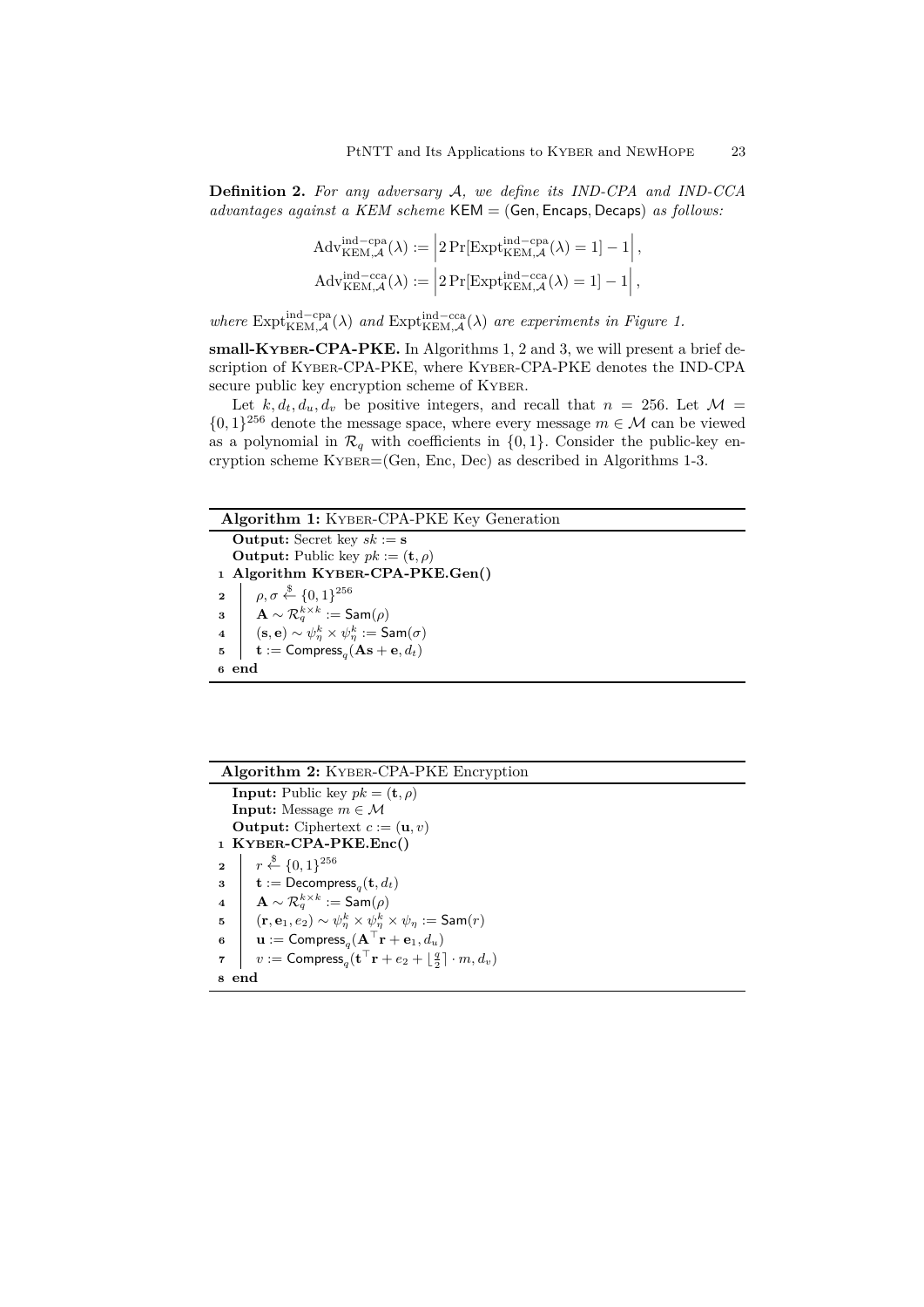```
Algorithm 3: KYBER-CPA-PKE Decryption
   Input: Secret key sk = sInput: Ciphertext c = (\mathbf{u}, v)Output: Message \mu \in \mathcal{M}1 Algorithm KYBER-CPA-PKE.Dec()
\mathbf{u} := \mathsf{Decompress}_q(\mathbf{u}, d_u)3 v := \textsf{Decompress}_q(v, d_v)4 \mu := Compress<sub>q</sub></sub>(v − \mathbf{u}^\top \mathbf{s}, 1)5 end
```
**small-NEWHOPE-CPA-PKE.** In Algorithms 4, 5 and 6, we will present a brief description of NEWHOPE-CPA-PKE including 2PtNTT and 2PtNTT*−*<sup>1</sup> computations, where NEWHOPE-CPA-PKE denotes the IND-CPA secure public key encryption scheme of NEWHOPE.

**Algorithm 4:** small-NEWHOPE-CPA-PKE Key Generation **Output:** Secret key  $sk := s$ **Output:** Public key  $pk := \hat{b}$ , seed **<sup>1</sup> Algorithm small-NEWHOPE-CPA-PKE.Gen()**  $\begin{array}{|c} \mathbf{2} & \mathbf{2} \end{array}$   $\begin{array}{|c} \mathbf{2} & \mathbf{2} \end{array}$  seed  $\stackrel{\$}{\leftarrow} \{0,1\}^{256}$ **3**  $\hat{a} \leftarrow$  Samp(*seed*)  $4 \mid s, e \overset{\$}{\leftarrow} \psi_{\eta}$  $\begin{array}{c|c}\n\mathbf{5} & \hat{s} \leftarrow 2\text{PtNTT}(s) \\
\hat{b} & \hat{b} \leftarrow \hat{a} \bowtie \hat{s} + 2\text{Pt} \\
\end{array}$  $\hat{b} \leftarrow \hat{a} \bowtie \hat{s} + 2$ PtNTT(**e**) **<sup>7</sup> end**